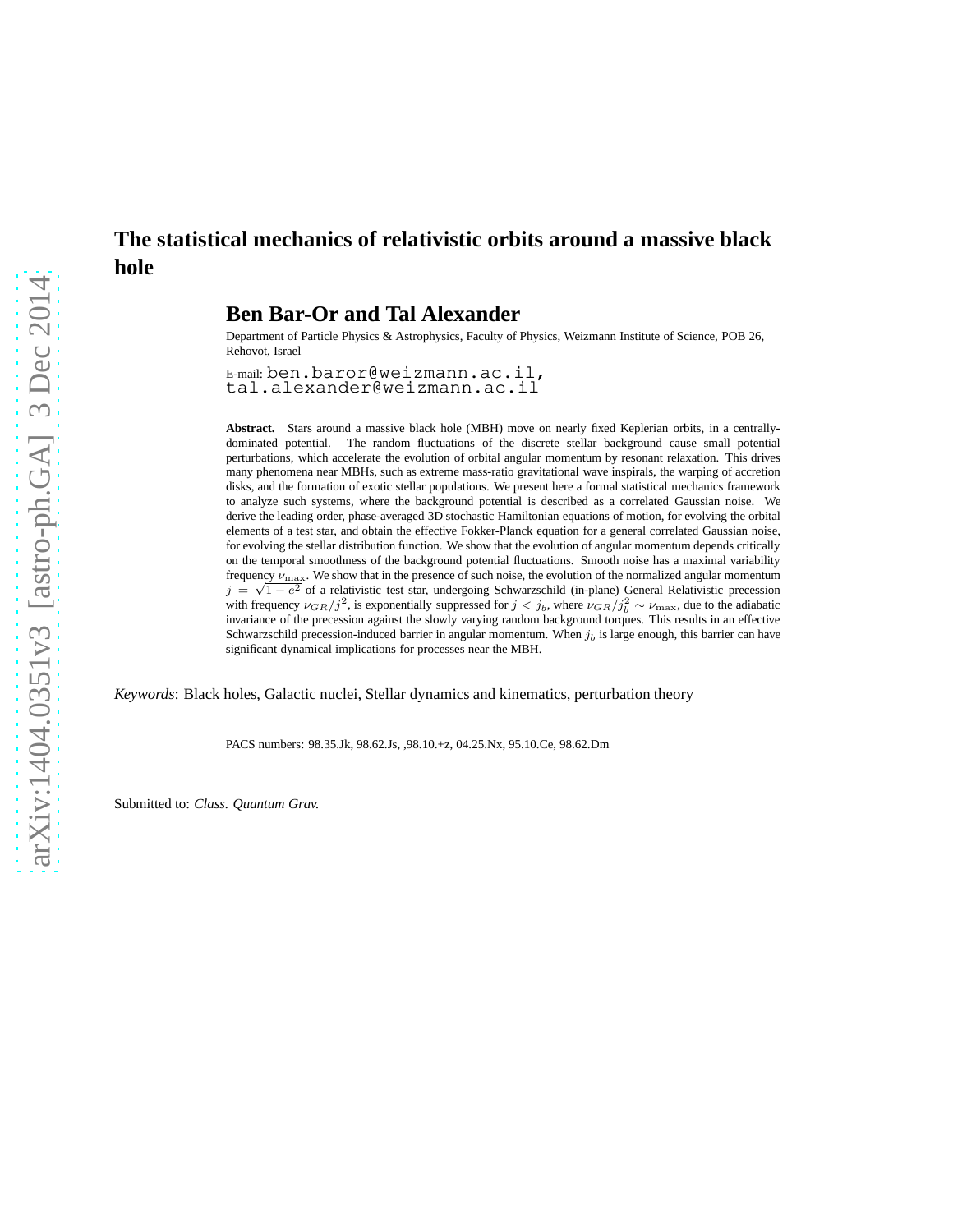#### **1. Introduction**

Stars around a massive black hole (MBH) move on nearly fixed Keplerian orbits, in a centrally-dominated potential. The discrete stellar background and its random fluctuations in time, add only small perturbations to the MBH potential, which persist on a coherence timescale  $T_{\text{coh}}$ . However, these perturbations induce a residual random torque of magnitude  $\tau_N \propto \sqrt{N}$ , where N is the number of stars on the relevant scale, which leads to rapid evolution of the orbital angular momentum by the process of resonant relaxation [\[1\]](#page-16-0). The torques persist coherently until the background is randomized by the slow drift away from the fixed Keplerian orbits, due for example to the mean potential of the distributed mass (mass precession), General Relativistic (GR) precession, or ultimately by their response to the resonant torques themselves. Resonant relaxation is the driving force behind many interesting physical phenomena, which include the emission of gravitational waves from compact objects that spiral into the MBH [\[2](#page-16-1)], the warping of circum-nuclear gaseous or stellar disks [\[3](#page-16-2), [4](#page-16-3)], and the orbital evolution of tidally captured stars [\[5](#page-16-4)[–7](#page-16-5)]. Resonant relaxation can also be a major obstacle for attempts to test GR by observation of stars very near MBHs [\[8,](#page-16-6) [9\]](#page-16-7).

The original treatment of resonant relaxation [\[1\]](#page-16-0) assumed that a typical test orbit is similar to a typical background orbit, and therefore there is only one relevant time scale in the system—the coherence time  $T_{\text{coh}}$  of the background. However, eccentric ( $e \rightarrow 1$ ) relativistic orbits undergo rapid Schwarzschild (inplane) precession on a short timescale  $(T_{GR} \propto j^2 a^{5/2}) < T_{coh}(a)$ , where a is the orbital semi-major axis (sma) and  $j = \sqrt{1 - e^2}$  is the normalized orbital angular momentum. This deterministic orbital evolution changes the torques acting on the test star over one precession period. This motivated previous studies [\[1,](#page-16-0) [10\]](#page-16-8) to adopt  $T_{GR}$  as the effective stochastic coherence timescale of the random torquing process. These early studies noted that fast torquing by resonant relaxation is expected to become inefficient for eccentric orbits where  $T_{GR}$  is much shorter than the coherence time of the background, and where gravitational wave emission is already dynamically significant. This would then allow inspiral by gravitational wave emission to proceed unimpeded. However, this analysis failed to take into account the periodic (i.e. regular rather than stochastic) nature of the precession. In fact, depending on the statistical properties of the background fluctuations, the effect of precession can go well beyond merely shortening the coherence time and suppressing resonant relaxation—it can actually lead to adiabatic invariance of the angular momentum. Indeed, direct N-body simulations [\[11](#page-16-9), [12](#page-16-10)] revealed that the stochastic evolution of the angular momentum is restricted by relativistic precession at the so-called "Schwarzschild barrier" [\[11](#page-16-9)]. However, a rigorous theoretical framework for describing these relativistic kinematics, in terms of kinetic and stochastic theory, is still lacking [\[13\]](#page-16-11).

Our goal is to study relativistic dynamics near a MBH. We focus on the interplay between the deterministic relativistic precession and the stochastic fluctuations of the background potential. We derive here stochastic equations of motion (EOM), for evolving the orbital elements of a test star, and obtain the corresponding Fokker-Planck (FP) equation, for evolving the stellar distribution function.

In Section [2](#page-2-0) we expand the orbit-averaged Hamiltonian of a test star, where the effect of the background potential is represented as a random correlated Gaussian noise. We then derive the stochastic EOM from the leading-order stochastic Hamiltonian. The effective FP equation for a general correlated Gaussian noise is then derived from the EOM in Section [3.](#page-5-0) In Section [4](#page-9-0) we validate the derived FP equation by comparing its results to direct integration of the stochastic EOM. We then show that the evolution of the angular momentum depends not only on the values of the coherence time  $T_{\text{coh}}$  and the magnitude of the random torque  $\tau_N$ , as expected, but also critically on the smoothness (differentiability) of the background noise. Specifically, since a smooth background noise has a finite maximal variability frequency  $\nu_{\text{max}}$ , the evolution of the test star's angular momentum is exponentially suppressed for  $j < j_b(a)$ , where  $T_{GR}(a, j_b) = 2\pi/\nu_{\max}(a)$ . This results in an effective barrier in angular momentum due to adiabatic invariance induced by the relativistic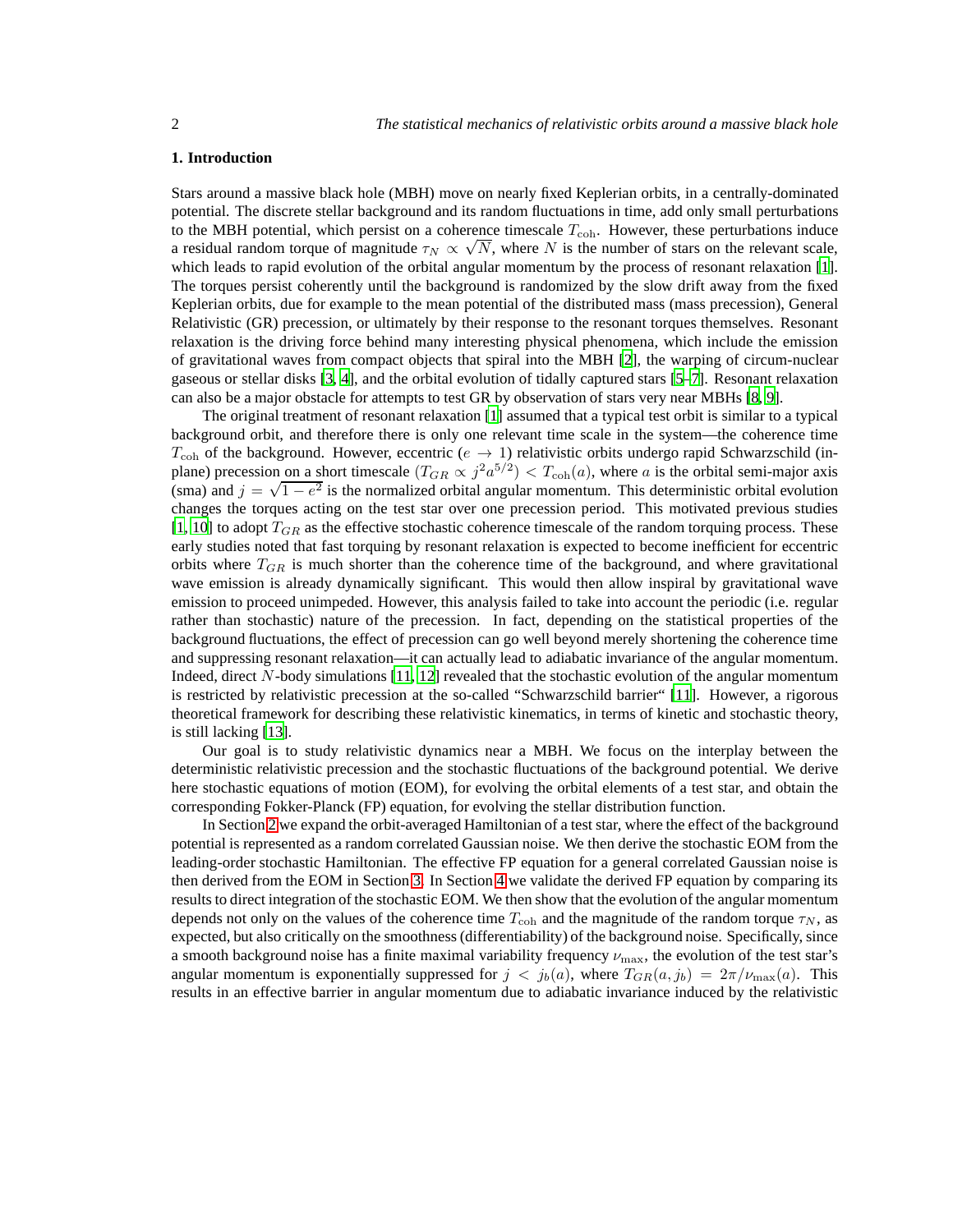precession. We argue that when  $j_b$  is large enough to be relevant for stable relativistic orbits, this constitutes a Schwarzschild precession-induced barrier. We discuss the implications and summarize in section [5.](#page-12-0)

## <span id="page-2-0"></span>**2. The stochastic Hamiltonian**

Let  $M_{\bullet}$  be the mass of the massive black hole (MBH), M the mass of the test star, and  $\nu_r = \sqrt{GM_{\bullet}/a^3}$ its Keplerian orbital frequency around the MBH, neglecting the mass of the background stars. The star's orbital angular momentum is  $J = J_c \sqrt{1 - e^2}$ , where e is the eccentricity and  $J_c = \sqrt{GM_{\bullet}a}$  is the maximal (circular) specific angular momentum for a given sma,  $a$ , i.e. the star's specific binding energy in this limit is  $E = GM_{\bullet}/2a$ . The Euler angles  $\Pi = (\psi, \theta, \phi)$  describing the orbit's orientation in a fixed inertial reference frame are linearly related to the standard orbital elements: the longitude of the ascending node is  $\Omega = \phi + \pi/2$ , the inclination angle is  $i = \theta$  and the argument of pericenter is  $\omega = \psi - \pi/2$ . Note that neither the Euler angles nor the orbital elements are the canonical coordinates for the Hamiltonian.

The secular (orbit-averaged) Hamiltonian for a single star, in terms of canonical action-angle coordinates  $[14-16]$   $[(J, \psi), (J_z, \phi), (I, w)]$ , where,  $J_z = J \cos \theta$  is the angular momentum in the z direction and  $I = \sqrt{GM_{\bullet}a}$ , is

$$
H(a, J, J_z, \phi, \psi, t) = H_K(a) + H_{GR}(a, J) + U(a, J, J_z, \phi, \psi, t) ,
$$
\n(1)

where due to the orbit-averaging over the mean anomaly  $w$ , the action  $I$ , and therefore  $a$ , are constant.  $H_K = -J_c \nu_r(a)/2$  is the Keplerian term,  $H_{GR} = -\nu_{GR} J_c^2/J$  with  $\nu_{GR} = 3\nu_r(a) GM_{\bullet}/(c^2 a)$  is the relativistic 1st post-Newtonian (PN) term, and  $U(a, J, J_z, \phi, \psi, t)$  is the orbit-averaged potential due to the background stars.

## *2.1. The potential of background stars*

The time-dependent, randomly fluctuating stellar background potential can be expanded in Wigner rotation matrices  $D_{mn}^l$  ( $\Pi$ ) (Bar-Or & Alexander 2014, in prep.). These are used here to describe the 3D position of an orbit, as given by its orbital elements, thereby allowing to generalize the standard Legendre expansion of the Newtonian potential of a collection of point masses, to that of objects that have an additional degree of freedom. This allows the description of both the orientation of the orbital planes, and the orientation of the extended orbit-averaged Keplerian ellipses in them[‡](#page-2-1),

$$
U(a, J, J_z, \phi, \psi, t) = \sum_{l=0}^{\infty} H_l(a, J, J_z, \phi, \psi, t),
$$
 (2)

where the *l*'th degree spherical harmonic is further decomposed to  $(2l + 1)^2$  multipoles

<span id="page-2-3"></span>
$$
H_{l}(a, J, J_{z}, \phi, \psi, t) = \sum_{m=-l}^{l} \sum_{n=-l}^{l} D_{nm}^{l}(\mathbf{\Pi}) h_{nm}^{l}(J, a, t) ,
$$
 (3)

and where the terms

<span id="page-2-2"></span>
$$
h_{nm}^{l}(a, J, t) = -\tau_0 \sum_{k=1}^{N} \frac{4\pi}{2l+1} \sum_{n_k=-l}^{l} D_{n_k m}^{l} (\Pi_k(t))^*
$$
  
 
$$
\times Y_l^{n_k} \left(\frac{\pi}{2}, 0\right) Y_l^{n} \left(\frac{\pi}{2}, 0\right)^* \left\langle \frac{a}{r} K_l \left(r_k \left[a_k(t), e_k(t), f_k\right] / r\right) e^{i\left(n_k f_k - nf\right)} \right\rangle_{\circlearrowright} (4)
$$

<span id="page-2-1"></span>‡ A common use of the Wigner matrices is to describe the rotation of point particles, where the additional degree of freedom is their intrinsic spin.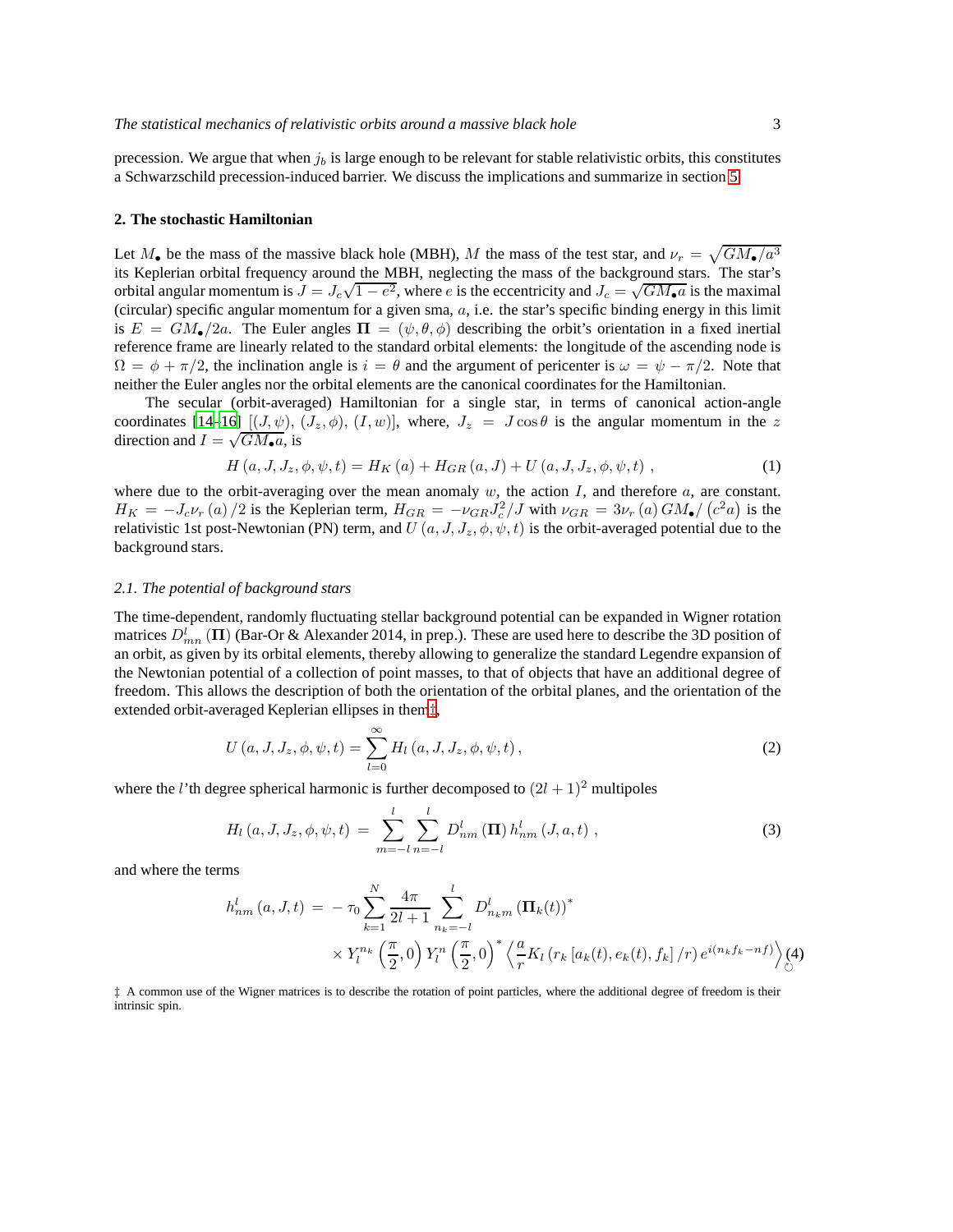depend on the distribution of the stellar background, which is a function of time through the evolution of the orbital elements of the N stars, and is represented below by a noise model. Note that for each  $(l, n, m)$ term, the time-dependence of the stellar background enters only through  $h_{nm}^l$ . The scale of the torque  $\tau_0(a) = J_c \nu_r Q^{-1}$  due to a single background star is inversely proportional to the MBH-star mass ratio  $Q = M_{\bullet}/M$  (a single-mass population assumed). The usual  $(r_{\lt}/r_{>})^l/r_{>}$  min-max terms that appear in the expansion of the potential to Legendre polynomials are rewritten in terms of the dimensionless functions  $K_l(x) \equiv \min(x, 1)^{2l+1}/x^{l+1}$ . The average  $\langle \ldots \rangle_{\circlearrowright}$  denotes orbit-averaging over the mean anomalies of both the test star and the  $k$ 'th background star.

## *2.2. The background potential in the stochastic limit*

A key assumption is that correlations between any two stars in the system are short-lived, and have a negligible affect on the long-term evolution of the system. Since each  $h_{nm}^l(a, J, t)$  term results from the superposed gravitational forces by  $N \gg 1$  background stars, we invoke the central limit theorem and assume that it can be described by time-dependent Gaussian random variables  $\eta_{nm}^l \equiv h_{nm}^l - \langle h_{nm}^l \rangle$ , which have zero mean and are therefore completely described by their 2-point correlation functions (Eq. [7\)](#page-3-0). Therefore, although the system is completely deterministic, the time-dependent terms in the Hamiltonian can be considered as a time-correlated background "noise". The derived EOM can then be interpreted as a set of non-linear Langevin equations (e.g. [\[17,](#page-16-14) Ch. 3]).

We assume that the stellar background is on average isotropic and stationary, so that only the spherical monopole component  $(l = 0)$  has a non-zero mean,

$$
\left\langle h_{00}^{0}\left(a,J,t\right)\right\rangle =4\pi N\tau_{0}\int n\left(a_{k},e_{k}\right)da_{k}de_{k}\left\langle \frac{a}{r}K_{0}\left(r_{k}/r\right)\right\rangle _{\circlearrowright},\tag{5}
$$

$$
\langle h_{nm}^l(a,J,t) \rangle = 0, l > 0,
$$
\n<sup>(6)</sup>

where  $\langle \ldots \rangle$  denotes the mean over all initial conditions and realizations of the background, and  $n(a, e)$  is the number density of stars in  $(a, e)$  phase space. The 2-point correlation functions  $C_{n,n'}^l$  are then simplified by the orthonormality of the Wigner D-matrices (Eq. [4\)](#page-2-2)

<span id="page-3-0"></span>
$$
\left\langle \eta_{nm}^{l}\left(a,J,t\right)\eta_{n'm'}^{l'*}\left(a',J',t'\right)\right\rangle = \delta_{ll'}\delta_{mm'}C_{nn'}^{l}\left(a,a',J,J',t-t'\right).
$$
\n(7)

This expansion of the Hamiltonian into  $(l, n, m)$  terms has the useful property of decoupling the angular dependence of the test orbit from that of the background for each term separately (Eq. [3\)](#page-2-3). Note that since the auto-correlations  $\left\langle \eta_{nm}^l\left(a,J,t\right)\eta_{nm}^{l'*}\left(a,J,t\right)\right\rangle$  are independent of m, all orders of m for a given l and n contribute equally to the Hamiltonian and should be taken into account.

## *2.3. First order (*l = 1*) Hamiltonian*

The  $l \leq 1$  terms in the Hamiltonian are

$$
H(a, J, J_z, \phi, t) = -J_c \nu_r(a)/2 - \nu_{GR} J_c^2/J + h_{00}^0(J, a, t)
$$
  
+ 
$$
\sum_{m=-1}^{1} \sum_{n=-1}^{1} D_{nm}^1(\mathbf{\Pi}) h_{nm}^1(J, a, t) ,
$$
 (8)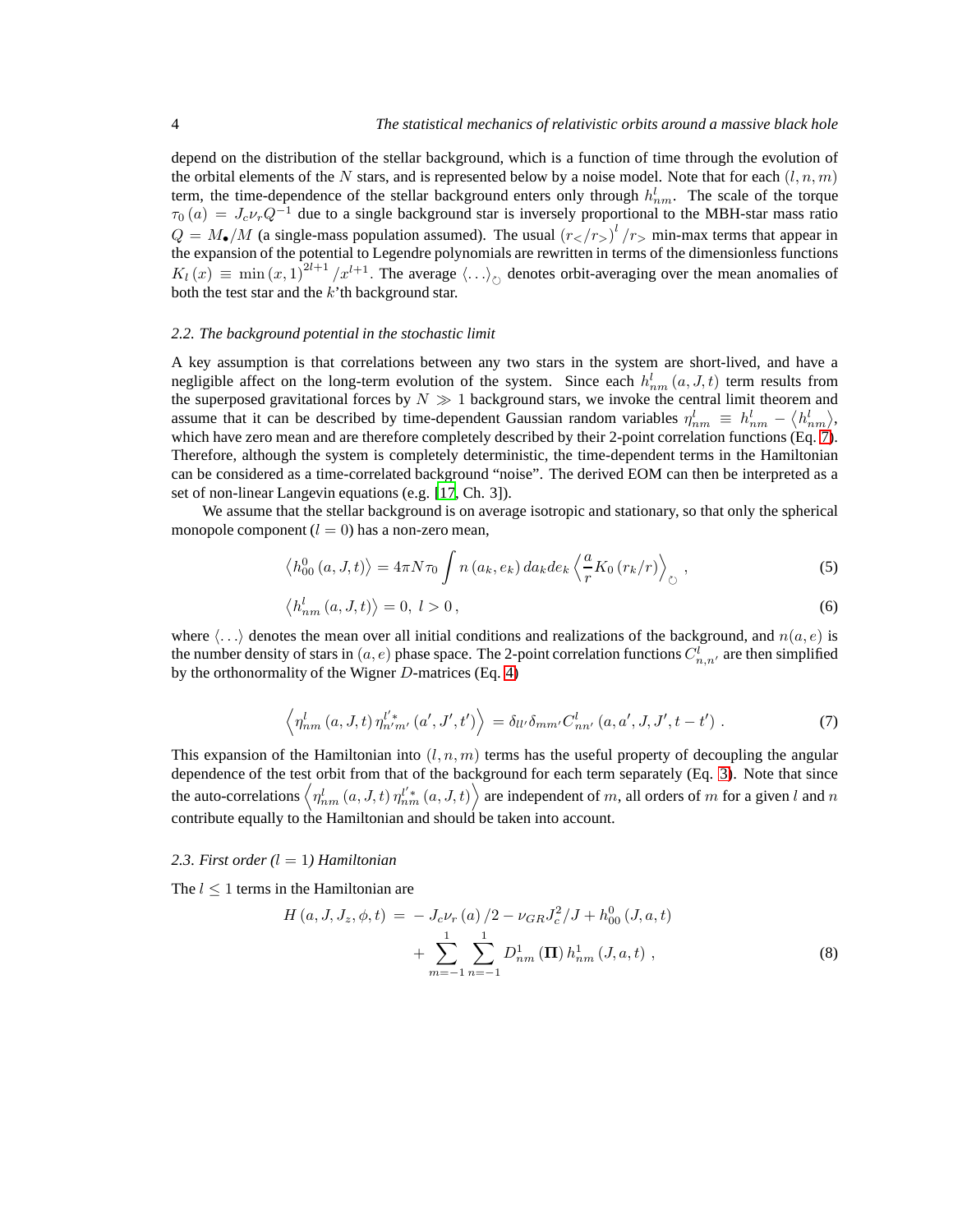In general the  $l = 1$  term of the Hamiltonian has  $(2l + 1)^2 = 9$  real-valued  $h_{nm}^1$  components, which correspond to 9 real-valued noise components[§](#page-4-0). However, the symmetries of  $h_{nm}^1$  imply that  $\eta_{0m}^1 = 0$  and  $\eta_{-1m}^1 = \eta_{1m}^1$ , leaving only three non-zero noise terms. We can therefore decompose the noise into three independent real Gaussian components  $\tilde{\eta}(a, J, t) = (\eta_1(a, J, t), \eta_2(a, J, t), \eta_3(a, J, t))^T$ 

$$
\eta_{\pm 11}^1(a, J, t) = \frac{1}{\sqrt{2}} (\tilde{\eta}_1(a, J, t) + i\tilde{\eta}_2(a, J, t)), \qquad (9)
$$

$$
\eta_{\pm 1-1}^1(a, J, t) = -\frac{1}{\sqrt{2}} (\tilde{\eta}_1(a, J, t) - i \tilde{\eta}_2(a, J, t)), \qquad (10)
$$

$$
\eta_{\pm 10}^1 (a, J, t) = \tilde{\eta}_3 (a, J, t) . \tag{11}
$$

Note that the noise components  $\tilde{\eta}_i$  depend on the position of the test orbit in  $(a, J)$  phase-space, and likewise, so do the 2-point correlation functions. Here we simplify this general description by assuming that on the relevant timescales, which are shorter than the 2-body energy relaxation timescale, a remains nearly constant, so the coherence scales can be evaluated at the fixed, initial  $\alpha$  value.

We further assume that at any given short time interval  $(t, t + dt)$  over which the test orbit's angular momentum evolves over the interval  $(J, J + dJ)$ , the temporal correlations decay much faster than the angular momentum correlations,  $\langle \eta(J, t) \eta(J, t + dt) \rangle \ll \langle \eta(J, t) \eta(J + dJ, t) \rangle$ , where  $dJ \sim \tau_N dt$ . This assumption is motivated by the fact that  $T_{\text{coh}} < J_c/\tau_N$ , whether the coherence time is determined by mass precession (e.g. [\[18\]](#page-16-15)), or whether it is determined by the resonant torques themselves (as indicated by fully self-consistent numerical evolution simulations of circular orbits, Bar-Or & Alexander 2014, in prep.). This allows the separation  $\tilde{\eta}(a, J, t) \approx \sqrt{C^1(a, J)} \eta(t)$ , where the amplitude  $C^1(a, J) = C^1_{11}(a, a, J, J, 0)$  is normalized to reproduce the covariance matrix, and where  $\eta$  is a vector with three independent Gaussian components, with zero mean and an auto-correlation function (ACF)

<span id="page-4-2"></span>
$$
\langle \eta_i(t)\,\eta_j(t')\rangle = \delta_{ij}C\,(t-t')\,,\tag{12}
$$

where  $C(0) = 1$ . The ACF is characterized by its shape and magnitude. We define here the coherence time as

<span id="page-4-3"></span>
$$
T_{\rm coh} = \int_0^\infty C(t) \, dt \,. \tag{13}
$$

Note that as defined,  $T_{\rm coh}$  is half the total power of the noise.

The assumption of separability leads to a great simplification of the stochastic EOM, since the noise term  $\eta$  then enters as function of time only, without derivatives of the stochastic noise with respect to J. The  $l \leq 1$  stochastic Hamiltonian then reads

<span id="page-4-1"></span>
$$
H_{\eta} = -\nu_{GR}J_c^2/J + \langle h_{00}^0 (J, a, t) \rangle + \eta_{00}^0 (J, a, t) + \sqrt{2C^1 (a, J)} \hat{e}_{\psi}(\Pi) \cdot \eta (t), \qquad (14)
$$

where

$$
\hat{e}_{\psi}(\mathbf{\Pi}) \equiv \sin \psi \hat{e}_{\phi}(\phi) - \cos \psi \hat{e}_{u}(\phi, u). \tag{15}
$$

and we introduce an orthonormal spherical coordinate system  $(J, \phi, u)$ , where  $u \equiv \cos \theta$ , with the associated unit vectors  $\hat{e}_i = (\partial \mathbf{J}/\partial i) / |\partial \mathbf{J}/\partial i|$  for  $i \in \{J, \phi, u\}$ 

$$
\hat{e}_J = \begin{pmatrix} \sqrt{1 - u^2} \cos \phi \\ \sqrt{1 - u^2} \sin \phi \\ u \end{pmatrix}; \ \hat{e}_\phi = \begin{pmatrix} -\sin \phi \\ \cos \phi \\ 0 \end{pmatrix}; \ \hat{e}_u = \begin{pmatrix} -u \cos \phi \\ -u \sin \phi \\ \sqrt{1 - u^2} \end{pmatrix}, \tag{16}
$$

<span id="page-4-0"></span>§ The  $h_{00}^0$  term, which contributes only to the evolution of  $\psi$  (precession due to the distributed stellar mass), is the only one with a non-zero mean. The mean  $\langle h_{00}^0 \rangle$  leads to a constant drift in  $\psi$ , while fluctuations in the total stellar mass within a fixed radius), is a higher-order stochastic perturbation.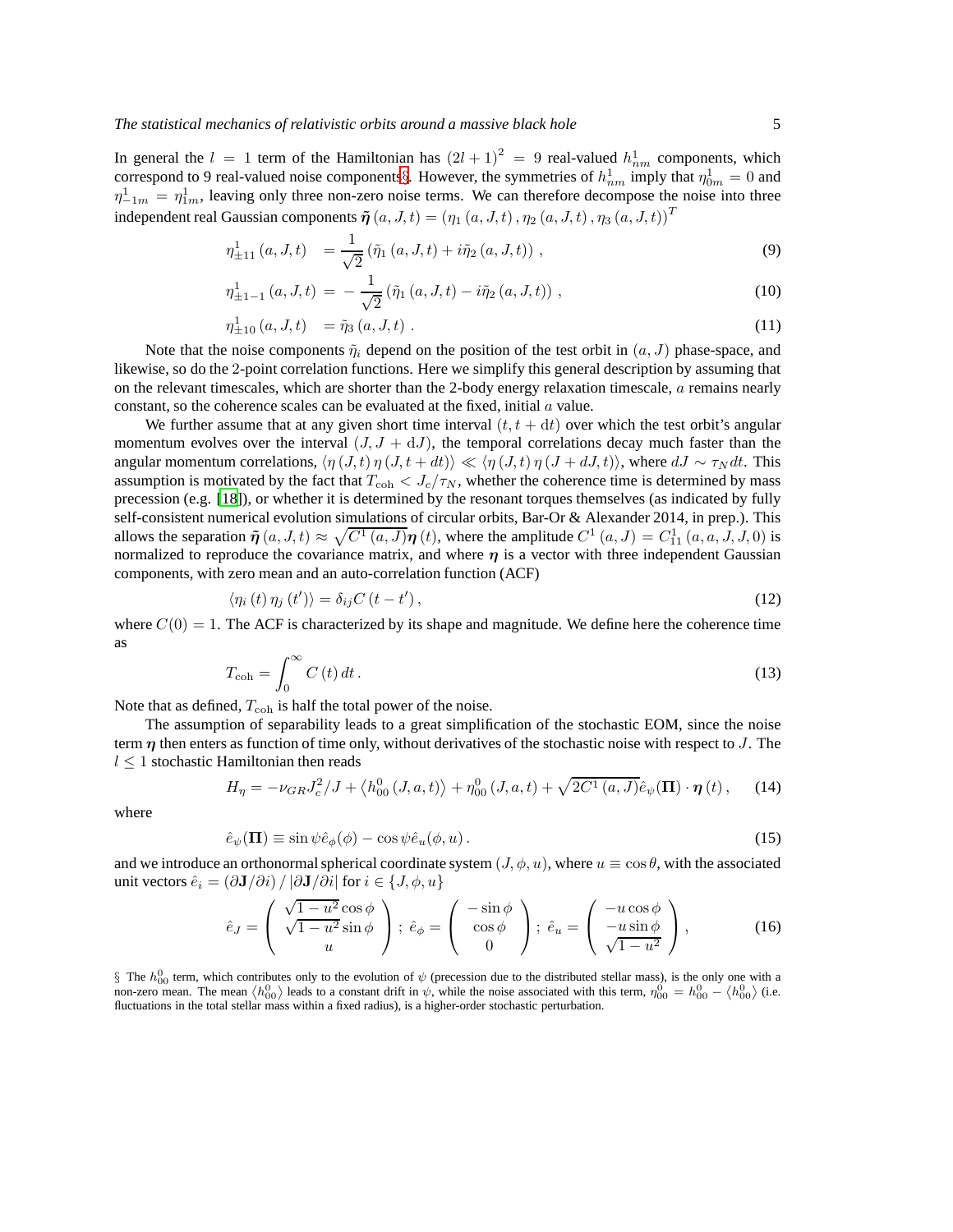The noise term  $\eta$  can be viewed as a 3D vector in angular momentum space. In this sense,  $\eta$  plays a role similar to the "dipole" term in the Hamiltonian model of Merritt et al. [\[11\]](#page-16-9) (see Eq. A6 there), which used the *ansatz* of an effective potential to represent the residual torque by the background stars. Here, in contrast, we derive the Hamiltonian from first principles without invoking an effective potential, and include the stochastic effect of the background stars as a formally defined noise term.

#### *2.4. Integrating the stochastic equations of motion*

We are interested here only in the coupling between the GR precession and the stochastic Newtonian perturbations of the background stars on the test orbit, we therefore omit the Newtonian spherical terms (mass precession terms), and  $H<sub>\eta</sub>$  reduces to

<span id="page-5-2"></span>
$$
H_{\eta}^{GR} = -\nu_{GR}J_c/j + \tau_N^1(j)\hat{e}_{\psi}(\mathbf{\Pi}) \cdot \boldsymbol{\eta}(t), \qquad (17)
$$

where  $\tau_N^1 = \sqrt{2C^1(a, j)} \sim \sqrt{N(a)}\tau_0$  is the scale of the residual torque, which reflects the random contribution of the N  $(a)$  stars on the relevant scale. Using static wires simulation similar to [\[19\]](#page-16-16) but with a faster method [\[20\]](#page-16-17), we calculated the total residual torque  $\tau_N$  on a test wire in the  $\hat{e}_J$  direction due to a cluster of N-wires. The total torque can be approximated by  $\tau_N(a, j) = \sqrt{\langle \tau_j^2 \rangle} \approx 0.28\sqrt{1 - j} \sqrt{N(2a)} GM/a$ . This is larger than the partial torque  $\tau_N^1$  corresponding to the  $l = 1$  term, which rises asymptotically to  $\approx 0.6\tau_N(a, j = 0)$  as  $j \to 0$  (by numeric integration of  $C_{1,1}^1$ , using Eq. [4\)](#page-2-2). Nevertheless, we replace  $\tau_N^1$ with  $\tau_N$ . This has the advantage of simplicity, and of reproducing the total power of the residual torques with the  $l = 1$  approximation, which may be a better model of the real physical system.

The EOM derived from  $H_{\eta}^{GR}$  can be reduced to the compact form

<span id="page-5-3"></span>
$$
\dot{\boldsymbol{J}} = -\tau_N\left(j\right)\hat{e}_{\psi}\left(\boldsymbol{\Pi}\right) \times \boldsymbol{\eta}\left(t\right),\tag{18}
$$

$$
\dot{\psi} = \nu_{GR}j^{-2} + \frac{\tau_N(j)}{J} \left[ \frac{\partial \log \tau_N(j)}{\partial \log J} \hat{e}_{\psi} \left( \mathbf{\Pi} \right) - \frac{J_z \cos \psi}{\sqrt{J^2 - J_z^2}} \hat{e}_J \left( \mathbf{\Pi} \right) \right] \cdot \boldsymbol{\eta} \left( t \right) \tag{19}
$$

In this form the EOM are non-linear Langevin equations, which require a specified *noise model*  $\eta(t)$ . The system can be integrated in time from specified initial conditions, for any given realization of the noise. The statistical properties of the system can then be obtained by repeating this for many noise realizations, in a Monte Carlo fashion. Alternatively, the evolution of the probability density function (PDF) of the test star in phase-space can be derived from the corresponding FP equation. This is a well-defined procedure in the Markovian limit, where  $\eta$  can be treated as an uncorrelated white noise on all physically relevant timescales. In the general non-Markovian case, it is not always possible to describe the dynamics by an effective FP equation. However, the system of interest here can be approximately described in this form (Section [3\)](#page-5-0), as is validated by comparison to direct integration of the stochastic EOM (Section [4\)](#page-9-0).

## <span id="page-5-0"></span>**3. Effective diffusion with correlated noise**

In the  $N \gg 1$  limit, the fluctuating potential of the background stars can be treated as a stochastic noise. The EOM for  $\phi$ ,  $u = \cos \theta$ ,  $\psi$  and total angular momentum  $j = J/J_c$  are then derived from the stochastic Hamiltonian  $H_n$  (Eq. [14\)](#page-4-1),

<span id="page-5-1"></span>
$$
\dot{x} = \nu_x (j, \Pi) \cdot \eta (t); \quad x \in \{j, \phi, u\},\tag{20}
$$

$$
\dot{\psi} = \nu_p(j) + \nu_{\psi}(j, \Pi) \cdot \eta(t). \tag{21}
$$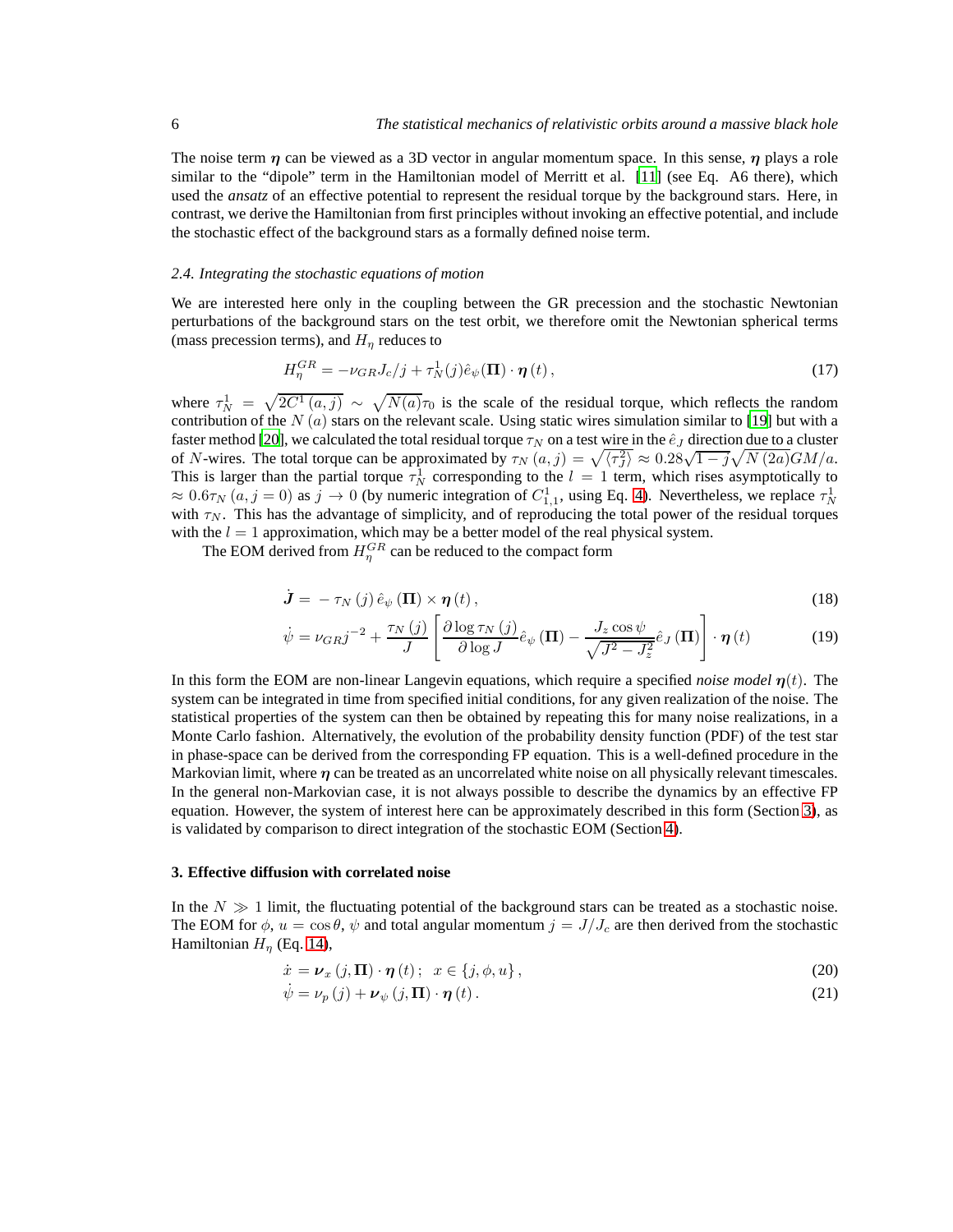where the vectors  $v_x(j, \Pi)$  express the torques in the  $(j, \phi, u, \omega)$  coordinates, and transform the noise  $\eta$  to them from the J phase-space in which it is defined.

<span id="page-6-3"></span>
$$
\nu_j(j,\Pi) = -\nu_j(j)\,\hat{e}_{\psi\psi}(\Pi),\tag{22}
$$

$$
\nu_{\phi}\left(j,\Pi\right) = \nu_{j}\left(j\right)j^{-1}\frac{\cos\psi}{\sqrt{1-u^2}}\hat{e}_{J}\left(\Pi\right),\tag{23}
$$

$$
\nu_u(j,\Pi) = \nu_j(j) j^{-1} \sin \psi \sqrt{1 - u^2} \hat{e}_J(\Pi), \qquad (24)
$$

$$
\nu_{\psi}\left(j,\Pi\right) = \frac{\partial \nu_{j}\left(j\right)}{\partial j} \hat{e}_{\psi}\left(\Pi\right) - \frac{\nu_{j}\left(j\right)}{j} \frac{u \cos \psi}{\sqrt{1 - u^{2}}} \hat{e}_{J}\left(\Pi\right),\tag{25}
$$

with  $\nu_j(j) = |\nu_j(j)| = \tau_N(J)/J_c$  and  $\hat{e}_{\psi\psi} = \partial \hat{e}_{\psi}/\partial \psi$ .

These EOM are a set of non-linear Langevin type equations. The corresponding FP equations, which describe the evolution of the PDF of the state variables,  $P(j, \phi, u, \psi, t)$ , can be derived in the Markovian limit (e.g. [\[17](#page-16-14)]). For simplicity, we focus here only on the PDF of the normalized angular momentum,  $j$ , marginalizing over all the other state variables.

For a *given* realization of the noise, the trajectory of a test star in phase-space,  $(j(t), \Pi(t))$ , is fully specified by Eqs.  $(20, 21)$  and the initial conditions. Therefore, its j-trajectory can be formally described by  $\varphi(j, t) = \delta(j - j(t))$ , which obeys the continuity equation

$$
\frac{\partial}{\partial t}\varphi(j,t) = -\frac{\partial}{\partial j}\left[\frac{dj}{dt}(j,t)\varphi(j,t)\right] = -\frac{\partial}{\partial j}\left[\nu_j(j,\Pi(t))\cdot\eta(t)\varphi(j,t)\right].\tag{26}
$$

The PDF is then given by  $P(j, t) = \langle \varphi(j, t) \rangle$ , where  $\langle \ldots \rangle$  denotes the average over all realizations and all initial conditions of the noise. The evolution of  $P(j, t)$  is determined by

<span id="page-6-0"></span>
$$
\frac{\partial}{\partial t}P(j,t) = -\frac{\partial}{\partial j}\left\langle \nu_j(j,\Pi(t))\cdot \boldsymbol{\eta}(t)\varphi(j,t)\right\rangle. \tag{27}
$$

Since the noise term  $\eta(t)$  is a Gaussian with zero mean, Novikov's theorem [\[21\]](#page-17-0), which expresses the correlation of the noise with any functional  $R[\eta]$  of the noise, can be applied,

$$
\langle \eta_i(t) \, R\left[\pmb{\eta}(t')\right] \rangle = \int ds \, \langle \eta_i(t) \, \eta_j(s) \rangle \left\langle \frac{\delta R\left[\pmb{\eta}(t')\right]}{\delta \eta_j(s)} \right\rangle \,. \tag{28}
$$

Therefore, Eqs. [\(12\)](#page-4-2) and [\(27\)](#page-6-0) imply

<span id="page-6-1"></span>
$$
\frac{\partial}{\partial t}P(j,t) = -\frac{\partial}{\partial j}\left\{ \int_0^t dt' C(t-t') \left\langle \nabla_{\eta}(t') \cdot \left[\nu_j(j,\Pi(t)) \varphi(j,t)\right] \right\rangle \right\},\tag{29}
$$

where we define for brevity the functional gradient operator

$$
\nabla_{\eta}(t) \equiv \left(\frac{\delta}{\delta \eta_1(t)}, \frac{\delta}{\delta \eta_2(t)}, \frac{\delta}{\delta \eta_3(t)}\right). \tag{30}
$$

By multiple application of the chain rule, Eq. [\(29\)](#page-6-1) reads

<span id="page-6-2"></span>
$$
\frac{\partial}{\partial t}P(j,t) = \frac{\partial^2}{\partial j^2} \left\{ \int_0^t dt' C(t-t') \left\langle \varphi(j,t) \nu_j(j, \Pi(t)) \cdot \nabla_\eta(t') j(t) \right\rangle \right\} \n- \frac{\partial}{\partial j} \left\{ \int_0^t dt' C(t-t') \sum_{x=\{j,\phi,u,\psi\}} \left\langle \varphi(j,t) \frac{\partial \nu_j(j, \Pi(t))}{\partial x} \cdot \nabla_\eta(t') x(t) \right\rangle \right\}
$$
\n(31)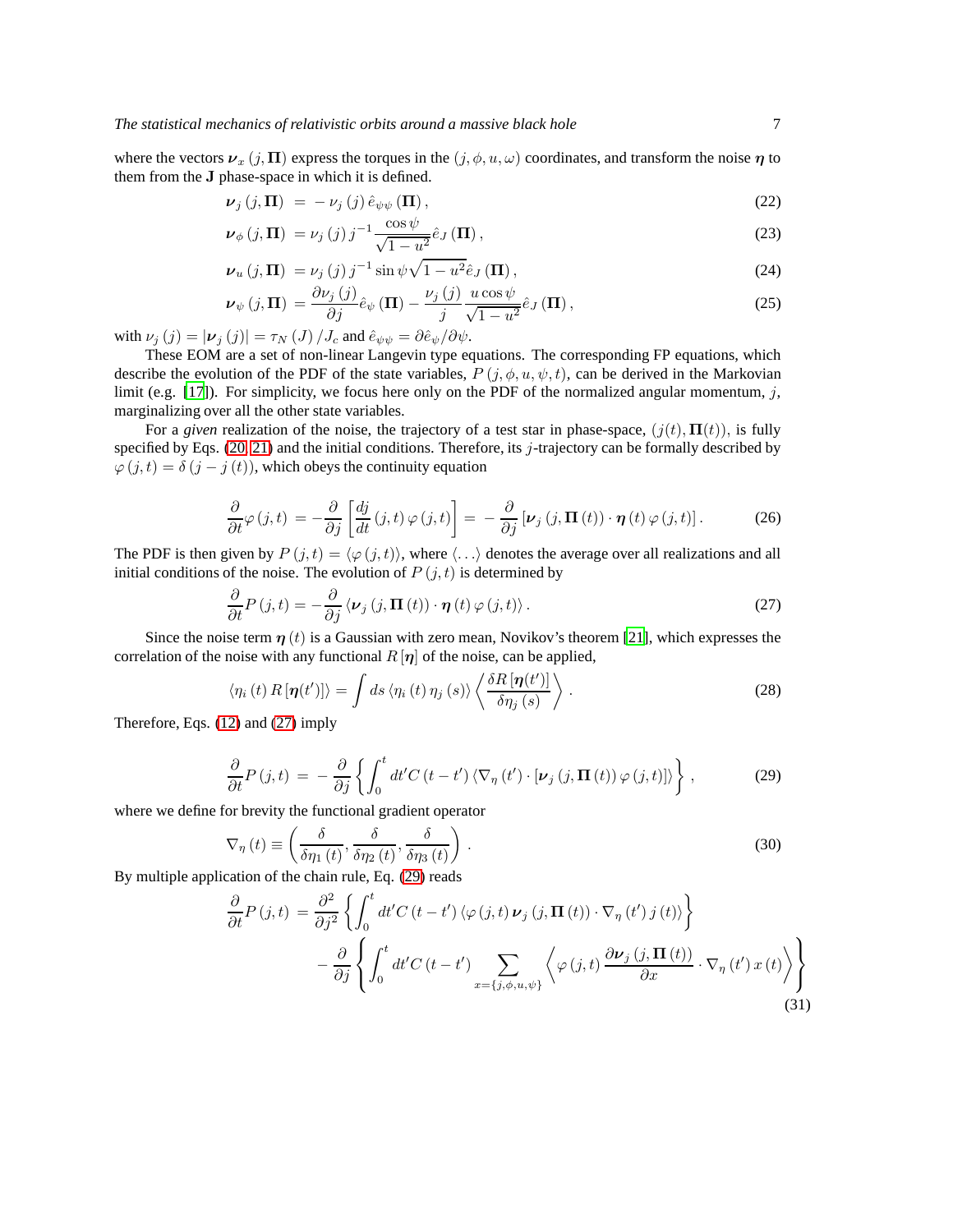We integrate the EOM (Eqs. [20, 21\)](#page-5-1) to obtain

<span id="page-7-2"></span> $\nabla_{\eta}$  (t'

$$
x(t) = x(0) + \int_0^t ds \nu_x \left( j(s), \Pi(s) \right) \cdot \eta(s); \ \ x \in \{j, \phi, u\},\tag{32}
$$

$$
\psi(t) = \psi(0) + \int_0^t \nu_p(j(s)) ds + \int_0^t \nu_{\psi}(j(s), \Pi(s)) \cdot \eta(s).
$$
 (33)

Thus, for  $t' \leq t$ , the response functions for  $x \in \{j, \phi, u, \psi\}$  are

$$
) x(t) = \nu_x (j(t'), \mathbf{\Pi}(t')) + \sum_{y \in \{j, \phi, u, \psi\}} \int_{t'}^t \frac{\partial \nu_x}{\partial y} (j(s), \mathbf{\Pi}(s)) \cdot \eta(s) \nabla_\eta(t') y(s) ds.
$$
 (34)

These functions describe the manner by which a small perturbation of the noise at an initial time  $t'$  is magnified at a later time  $t$  by the accumulated differences in torques experienced along the perturbed and unperturbed trajectories, due to the fact that the noise amplitude  $(\nu_x)$  depends on the state variables along the trajectory.

In general, Eq.  $(31)$  can be written in closed form (i.e. solely in terms of P) only when the response of the state variables to the noise (given by the response functions  $\nabla_{\eta}(t') x(t)$ ) can be reduced to a form that involves only deterministic functions (i.e. a known function of  $j(t)$ , t and t'). Otherwise, the Novikov theorem has to be applied recursively, but closure is not guaranteed [\[22](#page-17-1), [23](#page-17-2)].

To address this difficulty, we first consider the Markovian limit, where this problem is avoided. In this limit, the process depends only on the total power of the noise, and therefore can be presented by an appropriately normalized uncorrelated noise. Eq. [\(31\)](#page-6-2) then reduces to the FP equation (section [3.1\)](#page-7-0). We further show below, that in the non-Markovian case, which is relevant in the relativistic limit where the precession time is short, the response functions can be approximated by deterministic functions, which we then employ to convert Eq. [\(31\)](#page-6-2) to an effective FP equation (section [3.2\)](#page-8-0).

#### <span id="page-7-0"></span>*3.1. The Markovian Limit*

In the limit where the correlation time is shorter than any other relevant timescale in the system, the noise can be regarded as an uncorrelated (white) noise with a correlation function  $C(|t-t'|) = 2T_{coh}\delta(t-t')$ , and the process is Mar[k](#page-7-1)ovian $\parallel$ . In this limit, the response functions contribute to the integrals in Eq. [\(31\)](#page-6-2) only at the limit  $t' = t$  and therefore

$$
\frac{\partial}{\partial t} P(j, t) = T_{\text{coh}} \frac{\partial^2}{\partial j^2} \left\{ \nu_j^2(j) P(j, t) \right\} \n- T_{\text{coh}} \sum_{x = \{j, \phi, u, \psi\}} \frac{\partial}{\partial j} \left\{ \left\langle \frac{\partial \nu_j(j, \Pi(t))}{\partial x} \cdot \nu_x(j, \Pi(t)) \varphi(j, t) \right\rangle \right\}, \quad (35)
$$

where we used

$$
\nabla_{\eta} (t') x(t) \big|_{t \to t'} = \nu_x (j(t), \mathbf{\Pi}(t)); \ \ x \in \{j, \phi, u, \psi\}.
$$

It then follows from

$$
\sum_{x=\{j,\phi,u,\psi\}} \frac{\partial \nu_j(j,\Pi(t))}{\partial x} \cdot \nu_x(j(t),\Pi(t)) = \frac{1}{j} \frac{\partial}{\partial j} j \nu_j^2(j),\tag{37}
$$

<span id="page-7-1"></span>Note that in this singular case,  $C(0) \rightarrow \infty$  is no longer normalized to  $C(0) = 1$  as previously assumed. This inconsistency is not a problem, because in this limit the dynamics depend only on the total power of the noise,  $2T_{\text{coh}}$  (Eq. [13\)](#page-4-3), through the diffusion coefficient  $D_2 = 2\tau_N^2 T_{\text{coh}}$ .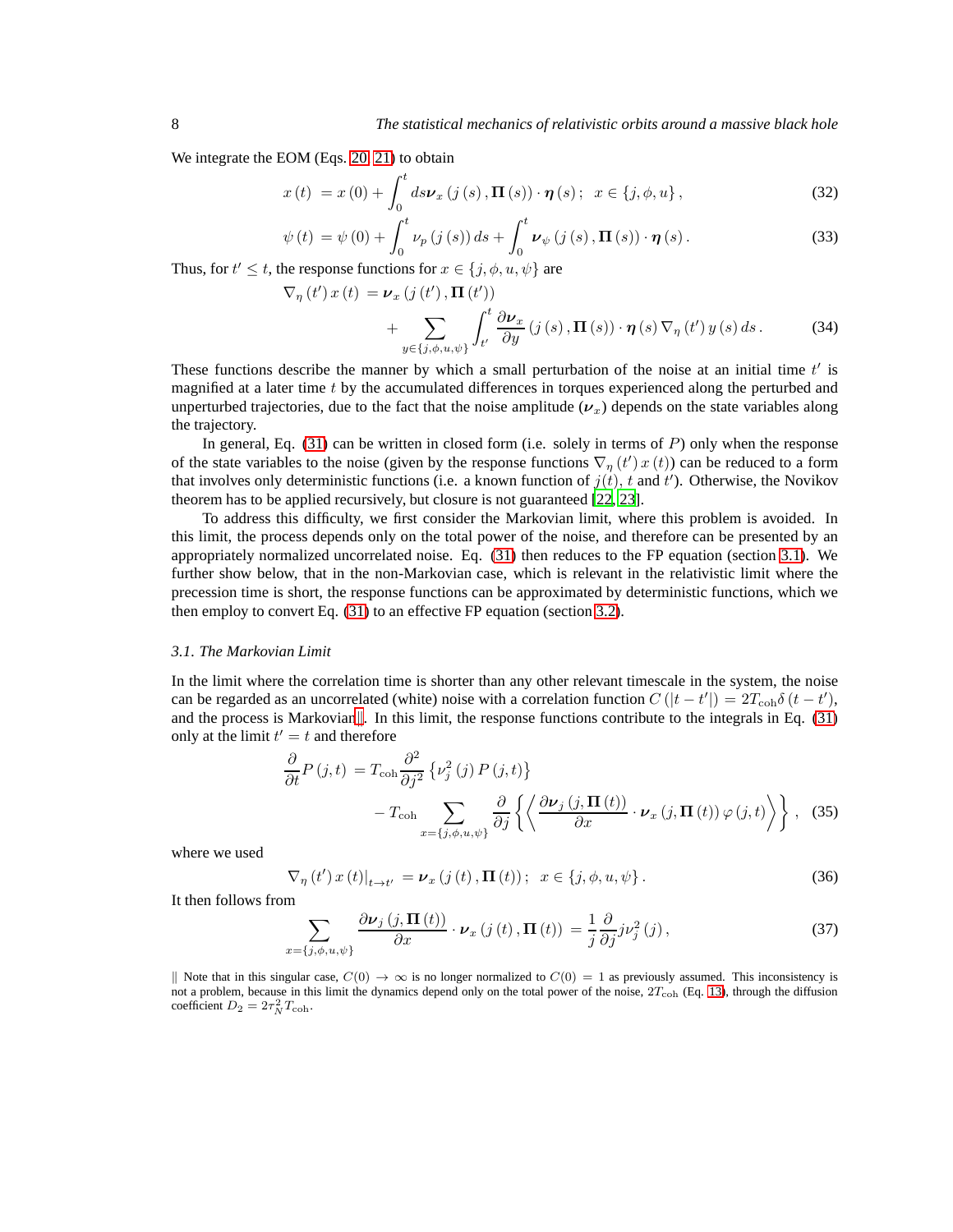that the FP equation is

$$
\frac{\partial}{\partial t}P(j,t) = \frac{1}{2}\frac{\partial}{\partial j}\left\{jD_2(j)\frac{\partial}{\partial j}\left[\frac{1}{j}P(j,t)\right]\right\},\tag{38}
$$

where  $D_2(j) = D(\Delta j^2) = 2T_{coh}\nu_j^2(j)$  is the usual 2nd order diffusion coefficient (DC). It is easy to verify that the zero-flux steady state satisfies the maximal entropy solution,  $P(j) = 2j$ , as it should [\[1\]](#page-16-0), for any positive  $D_2$ . This FP equation can be written in standard form using the 1st order DC  $D_1(j) = D(\Delta j)$ , as  $\partial P/\partial t = (1/2)\partial^2 D_2 P/2\partial j^2 - \partial D_1 P/\partial j$ , where the two DCs are related by  $2jD_1(j) = \partial (jD_2(j))/\partial j$ , as can also be derived by substituting the maximal entropy solution.

Note that the EOM do not contain a true drift term in  $j$ . However, a "parametric drift" [\[17](#page-16-14)] arises because of the gradients in the noise amplitude terms  $v_x(j, \Pi)$  (Eqs. [20, 21\)](#page-5-1), which imply that consecutive random steps in the direction of increasing amplitude will tend to be larger than in the opposite direction, even though each individual step is intrinsically symmetric.

#### <span id="page-8-0"></span>*3.2. The non-Markovian case*

In practice, the Markovian limit is not applicable for the dynamics considered here, since the ACF has a finite correlation time  $T_{\text{coh}}$ , which can be much longer than the precession period  $T_p = 2\pi/\nu_p(j)$ .

The analysis can be extended using several assumptions, which are verified numerically below (Section [4\)](#page-9-0). Since the decay timescale of  $C(t-t')$  is  $T_{coh}$ , the response functions mostly contribute to the integral in Eq. [\(31\)](#page-6-2) at  $|t - t'| \ll T_{\text{coh}} < v_j^{-1}$ . Thus, the second term in Eq. [\(34\)](#page-7-2) is of the order of  $\nu_j^2 |t-t'| \ll T_{\text{coh}} \nu_j^2 < \nu_j$ , which is much smaller than the first term (  $\sim \nu_j$ ), and can therefore be neglected. Moreover, on timescales  $|t-t'| \ll T_{\text{coh}} < v_j^{-1}$ , the state variables  $j, \phi$  and u (which evolve stochastically on the timescale  $\nu_j^{-1}$ ) are almost constant, while  $\psi$  evolves deterministically (linearly) in time as  $\nu_p(j)$   $(t-t')$ . Therefore, the response functions can be approximated as

$$
\nabla_{\eta} (t') x(t) \approx \nu_x [j(t), \phi(t), u(t), \psi(t) + \nu_p (j(t)) (t - t)]; \quad x \in \{j, \phi, u, \psi\}.
$$
 (39)

This gives rise to an effective FP equation

<span id="page-8-3"></span>
$$
\frac{\partial}{\partial t}P(j,t) = \frac{1}{2}\frac{\partial}{\partial j}\left\{jD_2(j)\frac{\partial}{\partial j}\left[\frac{1}{j}P(j,t)\right]\right\},\tag{40}
$$

with an effective DC

<span id="page-8-2"></span>
$$
D_2(j) = 2\nu_j^2(j) \int_0^\infty dt C(t) \cos(\nu_p(j)t) = \nu_j^2(j) S_\eta(\nu_p(j)), \tag{41}
$$

where  $S_{\eta}(\omega) = \mathcal{F}[C(t)](\omega)$  is the spectral power density of the noise and  $\mathcal F$  is the Fourier transform. Since the treatment is only applicable for  $t \gg T_{coh}$ , we took the integration limit in Eq. [\(31\)](#page-6-2) to infinity.

Note that in the limit where there is no precession i.e.  $\nu_p \to 0$ , the diffusion coefficient approaches the Markovian limit  $D_2(j) = 2\nu_j^2(j) T_{\text{coh}}$ . Previous studies (e.g. [\[10](#page-16-8)]) identified the diffusion time associated with resonant relaxation as  $T_{RR} \sim J_c^2 / (\tau_N^2 T_{\text{coh}}) \sim 1/D_2$ , which is equivalent to assuming the Markovian limit. This is a valid approximation in the Newtonian case when  $\nu_{GR}/j^2 < 2\pi/T_{\text{coh}}$  [¶](#page-8-1).

This effective FP equation has the same form and steady state solution as the one obtained in the Markovian limit, but with a DC that depends on the noise model through its correlation function. Generally,

<span id="page-8-1"></span><sup>¶</sup> It is assumed here that mass precession does not induce adiabatic invariance. This remains to be studied in detail.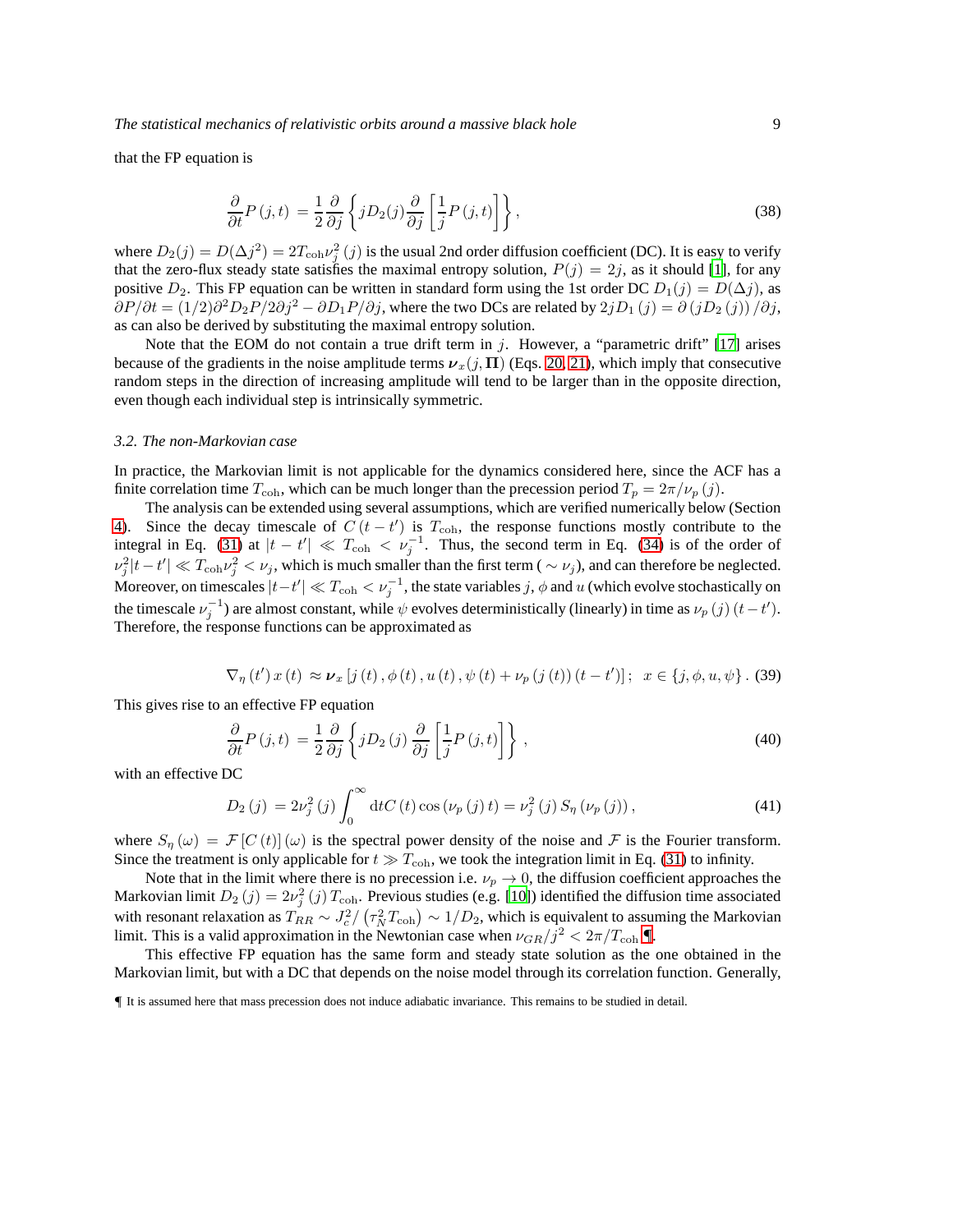the properties of  $D_2$  will depend on the "smoothness" of the noise, as reflected by the behavior of the ACF at  $t \to 0$  (Figure [1\)](#page-10-0). For example, when the noise is generated by an Ornstein–Uhlenbeck process [\[24\]](#page-17-3), the noise is continuous but not differentiable, and therefore the ACF is not differentiable at  $t = 0$ , and has the form  $C(t) = e^{-|t|/T_{\text{coh}}}$ . The DC is then

$$
D_2(j) = 2T_{\text{coh}}\nu_j^2(j) / \left(1 + T_{\text{coh}}^2 \nu_p^2(j)\right). \tag{42}
$$

However, such a non-differentiable ACF cannot provide an exact description of the dynamics. The physical noise is generated by the orbital motion of the background stars, and is therefore inherently smooth, with an infinitely differentiable ACF at  $t = 0$ . The smoothness implies that all the derivatives,  $d^n C(s)/dt^n|_{t=0} = (2\pi)^{-1} \int_{-\infty}^{+\infty} (i\nu)^n S_n(\nu) d\nu$ , are finite (all odd orders are zero by symmetry), so that  $S_n(\nu)$  must fall faster than polynomial. That is, the integrated power of the noise is negligible beyond some characteristic frequency  $\nu_{\text{max}}$ . When  $\nu_p > \nu_{\text{max}}$ , there is little power in the noise at the precession frequency, and the evolution of  $j$  decouples from the background, as is reflected by the diffusion coefficient,  $D_2 \propto S_{\eta}(\nu_p) = \mathcal{F}[C(t)](\nu_p)$  (Eq. [41\)](#page-8-2). Conversely, the Fourier transform of a non-differentiable noise (with a non-differentiable ACF at  $t = 0$ ) contains all frequencies, and in particular has a non-vanishing power at all precession frequencies, which implies a net, noise-driven evolution of j across all phase-space. The sharp suppression of diffusion when  $\nu_p > \nu_{\text{max}}$  is a manifestation of the general concept of adiabatic invariance, where the action conjugate to a fast dynamical angle is approximately conserved under slow parametric changes of the Hamiltonian [\[25\]](#page-17-4).

Generally, a physically valid ACF must have the perturbative form of  $C(t) = 1 - \frac{1}{2} \langle \dot{\eta}_i^2(t) \rangle t^2 + \mathcal{O}(t^4)$ , where  $\langle \dot{\eta}_i^2(t) \rangle \propto \nu_{\text{max}}^2$  is the variability frequency of the noise<sup>[+](#page-9-1)</sup>, which is not necessarily related to  $T_{\text{coh}}$ . The angular momentum scale  $j_0$ , where adiabatic invariance becomes important, is therefore given by  $\nu_p(j_0) \sim \nu_{\max}$ . In the context of relativistic dynamics, and noise models with a single scale  $T_{\text{coh}} \propto 1/\nu_{\max}$ , which are considered here for simplicity, it is given by  $\nu_{GR}/j_0^2 = 2\pi/T_{\text{coh}}$ , or

$$
j_0 = \sqrt{T_{\text{coh}} \nu_{GR}/2\pi} \,. \tag{43}
$$

For example, the Gaussian ACF,  $C(t) = \exp(-\pi (t/T_{\text{coh}})^2/4)$ , where  $T_{\text{coh}} = \sqrt{\pi/2 \langle \dot{\eta}_i^2(t) \rangle}$ , corresponds to a smooth noise with a DC

<span id="page-9-2"></span>
$$
D_2(j) = 2T_{\text{coh}}\nu_j^2(j)\exp\left(-T_{\text{coh}}^2\nu_p^2(j)/\pi\right),\tag{44}
$$

which decays very strongly as the precession period falls below the coherence time.

Different noise models and their corresponding ACFs and DCs of the  $l = 1$  relativistic Hamiltonian  $H_{\eta}^{GR}$  (Eq. [17\)](#page-5-2), where  $\nu_p(j) = \nu_{GR}/j^2$  and  $\nu_j \propto \sqrt{1-j}$ , are shown in Figure [1.](#page-10-0) The results illustrate the relations between the smoothness of the noise, the continuity of the ACF at  $t = 0$  and the suppression of the DC. The implications of this suppression to the dynamics of relativistic orbits described by  $H_{\eta}^{GR}$  are discussed in detail in Section [4.](#page-9-0)

## <span id="page-9-0"></span>**4. A relativistic induced barrier in phase space**

The dynamics of a test star in a stellar cusp around a MBH depend on the dynamics of the background stars, described here in terms of the ACF of a stochastic noise. We analyze here the implications of two specific noise models on the dynamics of the  $l = 1$  relativistic Hamiltonian (Eq. [17\)](#page-5-2). These represent two limits, that of a continuously differentiable noise, with a Gaussian ACF and that of a non-differentiable noise, with an exponential ACF.

<span id="page-9-1"></span><sup>+</sup> For example, for a white noise model truncated at  $\nu_{\text{max}}$ ,  $T_{\text{coh}} = \pi/2\nu_{\text{max}}$ ,  $\langle \dot{\eta}_i^2(t) \rangle = -\ddot{C}(0) = \nu_{\text{max}}^2/3$ .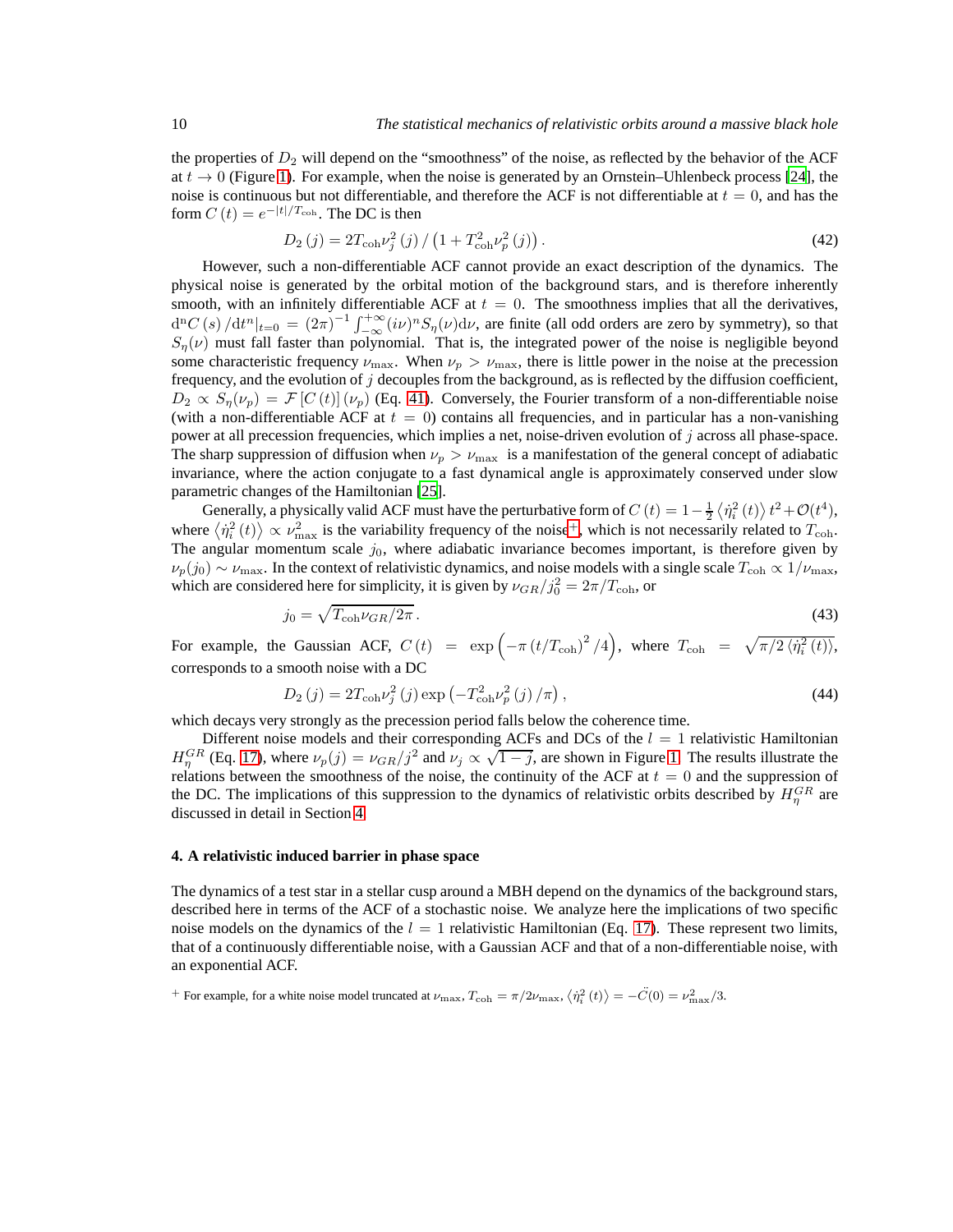<span id="page-10-0"></span>

Figure 1: a) Different correlated noise models (upper panel), and their auto-correlation functions (lower panel). b) The normalized diffusion coefficient  $D_2(j)/D_0$  as function of angular momentum j, where  $D_0 = 2T_{\text{coh}}v_j^2$  (j = 0), for the different noise models and a specific value of j<sub>0</sub> (vertical line). As  $j$  decreases, the diffusion coefficients of the correlated noises deviate from that of the Markovian limit (uncorrelated noise), and decrease with  $j$ . The decrease is sharper the smoother the noise.

## <span id="page-10-2"></span>*4.1. Time evolution of the cumulative distribution function*

Figure [2](#page-11-0) shows the evolution of the cumulative distribution function (CDF) at logarithmic time intervals for the two noise models. Time is measured in terms of the global diffusion timescale,  $T_D = v_j^{-2}$   $(j = 0)/T_{\text{coh}}$ , that is, the inverse of the DC in the Markovian limit. The CDF was obtained by two methods:

- (i) Numerical integration of the effective FP equation [\(40\)](#page-8-3), starting from a narrow PDF (reflecting the initial scatter on timescale  $T_{\text{coh}}$ , see below) centered around  $j_i = 0.9$  and zero-flux boundary conditions at  $j = 1$  and at  $j_{\min} \rightarrow 0$ .
- (ii) Numerical integration of the EOM[∗](#page-10-1) (Eqs. [18, 19\)](#page-5-3) are carried out for many realizations of the noise in a Monte-Carlo fashion. Continuous noise realizations were generated from the ACF using a discrete Fourier transform with randomly drawn phases (e.g. [\[28](#page-17-5)]). The simulations were started with an initial  $j_i = 0.9$  and a random orientation of the orbit. Several values of  $T_{coh} \in [0.01, 1]$  and  $\nu_{GR} \in [0.1, 1]$ were used to confirm that the evolution of the CDF depends only on  $j_0 = \sqrt{T_{\text{coh}} \nu_{GR}/2\pi}$ .

Figure [2](#page-11-0) shows that the dynamics of the system crucially depend on the noise model. Under the Gaussian ACF (differentiable) noise, the rate of evolution of the PDF at  $j < j_0$  is exponentially suppressed since the local diffusion time diverges as  $D_2^{-1}(j) \propto \exp \left[-4\pi (j_0/j)^4\right]$ . When the stars are initially placed above  $j_0$ , the PDF reaches a quasi-steady state on a timescale of  $T_D$ , where it drops rapidly to zero at  $j_b(t) \lesssim j_0$ . Figure [3](#page-11-1) shows that the effective boundary of the distribution  $j_b(t)$ , defined as the maximum of  $dP(t, t)/dt$ , is effectively constant in time, since as we show in [Appendix](#page-15-0) A,  $j_b(t) \approx [1 + \log(t/T_0)/16\pi]^{-1}$  where  $j_b(T_0) = j_0$  and  $T_0 \approx 120j_0^2T_D$ . The locus  $j_0(a)$  can then be interpreted as an effective barrier in phase space, that is, stellar trajectories that cross  $j_0$  from above, spend only a vanishingly small time below it. In marked contrast, under the exponential ACF (non-differentiable) noise, the PDF evolves much faster and is suppressed only as  $D_2^{-1}(j) \propto (j_0/j)^4$ . It does not display a definite barrier, and the fall of the PDF at low-j

<span id="page-10-1"></span><sup>∗</sup> Using the VODE\_F90 [\[26](#page-17-6)] implementation of the VODE solver [\[27](#page-17-7)].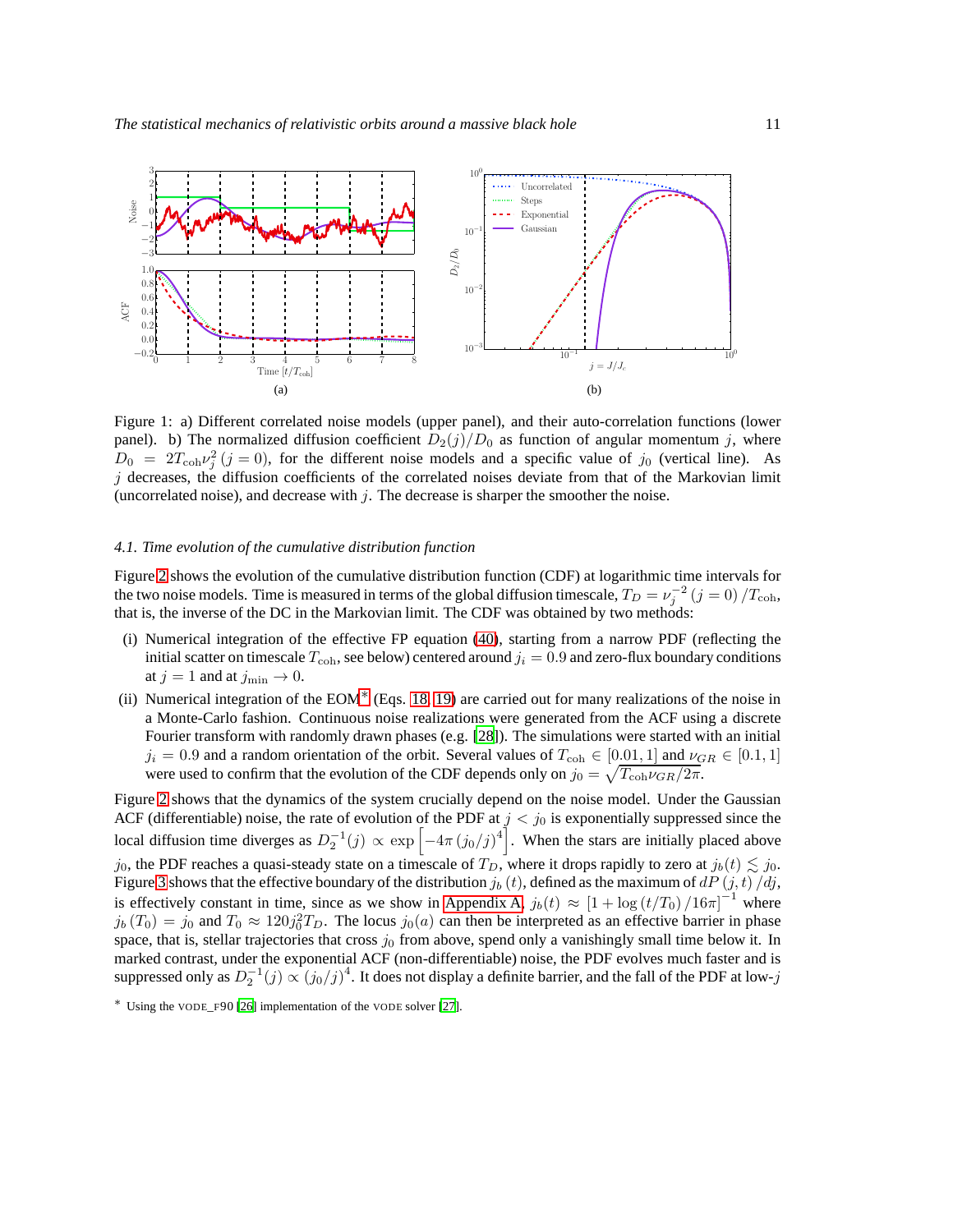<span id="page-11-0"></span>

<span id="page-11-1"></span>Figure 2: Evolution of the cumulative distribution function with time for the Gaussian ACF noise (left) and for the exponential ACF noise (right) for a specific value of  $j_0$  and  $T_c = 0.01T_D$ . The integration of the FP equation (Eq. [40\)](#page-8-3) (solid lines) agrees with results from the stochastic EOM (Eqs. [18, 19\)](#page-5-3) with randomly generated noise sequences (circles). For Gaussian ACF noise, the system reaches a quasi-steady state which drops rapidly at  $j_0$  (vertical line). For exponential ACF noise, the system approaches steady state (dashed line) in one diffusion timescales  $T_D = \nu_j^{-2} (0) / T_{\text{coh}}$ .



Figure 3: Evolution of the barrier location,  $j_b(t)$ , of the quasi-steady state probability distribution function under a Gaussian ACF noise for different values of  $j_0$ , where  $j_0 = j_b(T_0)$  and  $T_0 \approx 120j_0^2T_D$ . The FP results (circles) are compared to an analytically approximated logarithmically-suppressed evolution function (solid line) (see [Appendix A\)](#page-15-0).

merely reflects the finite time of the simulation (Figure [2\)](#page-11-0). Note for comparison that the rate of evolution under uncorrelated (discontinuous) noise, equivalent to the case of no GR precession, is nearly uniform in  $j$ for  $j < 1$  (Figure [1\)](#page-10-0), and therefore evolves even faster.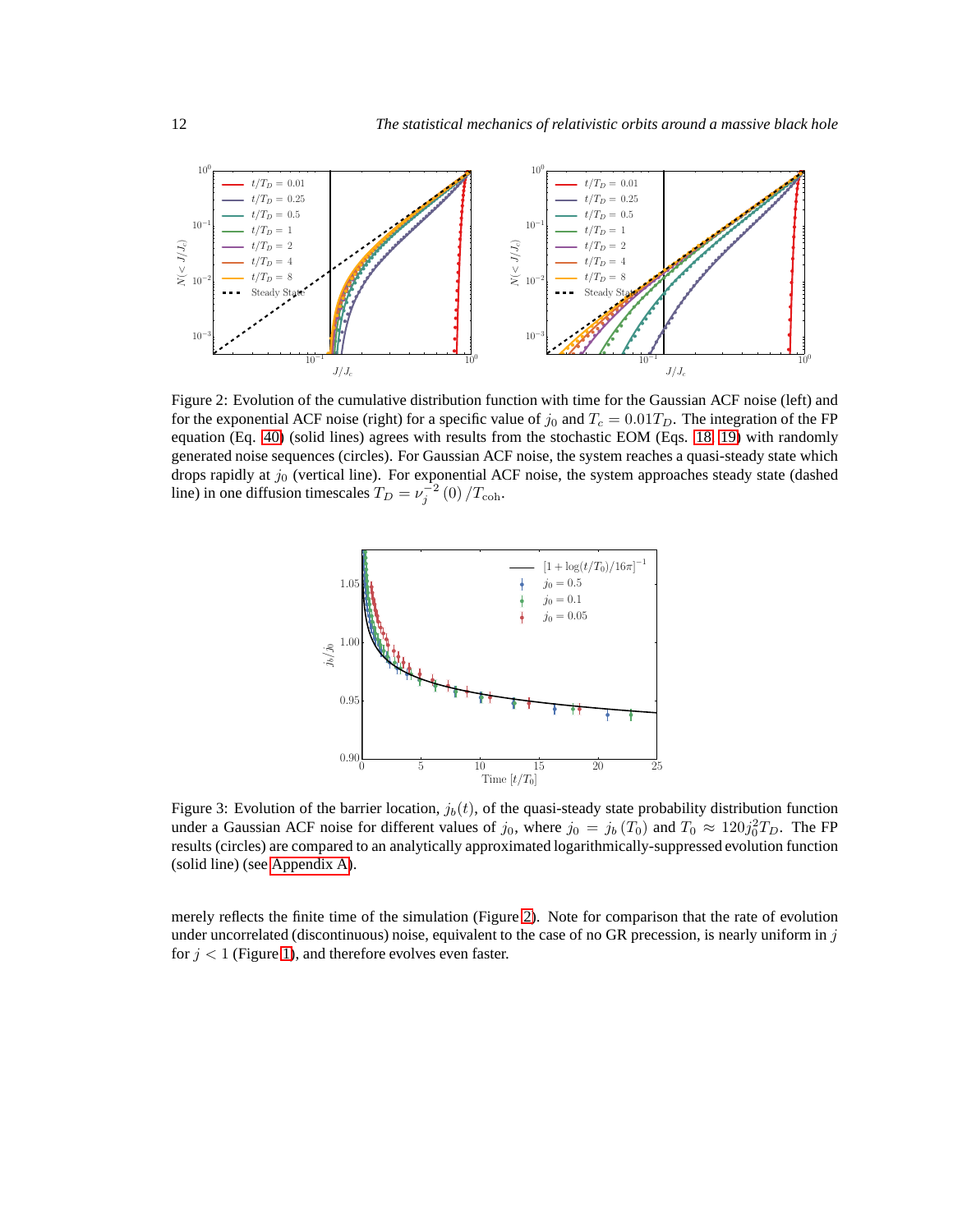#### <span id="page-12-1"></span>*4.2. Evolution of low-*j *orbits*

We integrated the system starting with an initial  $j_i$  close to  $j_0$ . Figure [4](#page-13-0) shows that the evolution of the PDF strongly depends on the noise model and on the location of  $j_i$ . For the Gaussian ACF (differentiable) noise, test stars with initial  $j_i \gg j_0$  reach the equilibrium maximal entropy distribution by time  $t \approx T_D$ , while stars starting at  $j_i \ll j_0$  remain near  $j_i$ , out of equilibrium, on times  $t \gg T_D$ . We model here the evolution from these two opposite regimes and compare results from the FP equation and direct integration of the stochastic EOM. This comparison must however take into account the fact that the FP is applicable only for  $t > T<sub>coh</sub>$ , while the directly integrated orbits evolve on short timescales. We match the initial conditions of the two methods by choosing the initial PDF of the FP equation to have a specific shape and width that reflects the evolution of the integrated orbits up to  $t \sim T_{\text{coh}}$ . An ensemble of stars with the same initial  $j_i$ will rapidly spread in j after a short time  $t < T<sub>coh</sub>$ , while the noise is almost constant and j evolves linearly. The evolution of each realization will depend on the specific initial values of the test star's orbital orientation and the value of the noise . To estimate the PDF at  $t = T_{coh}$ , we define  $g = j_i/j - 1$  and use the fact that on timescale  $t \ll T_{\text{coh}}$ , the Hamiltonian  $H_{\eta}^{GR}$  [\(17\)](#page-5-2) is time independent. Thus

$$
g \approx j_i \frac{\nu_j(j_i)}{\nu_{GR}} \left[ \hat{e}_{\psi}(\Pi) - \hat{e}_{\psi}(\Pi_i) \right] \cdot \eta \tag{45}
$$

which implies that g is a random Gaussian with zero mean and  $\sigma_g^2 \approx 2j_i^2 (\nu_j(j_i)/\nu_{GR})^2 (1 - \langle \cos(\psi_i - \psi) \rangle)$ where we assume that  $j \approx j_i$  and  $\Pi \approx \Pi_i$ . For  $t \gg j^2/\nu_{GR}$ , the phase  $\psi$  is randomized and  $\langle \cos(\psi_i - \psi) \rangle \approx 0$ . For  $t \ll j^2/\nu_{GR}$ ,  $\psi \approx \psi_i + \nu_{GR}t/j^2$  and  $\langle \cos(\psi_i - \psi) \rangle \approx 1 - \nu_{GR}^2 t^2/(2j^4)$ . Therefore we can estimate the j distribution after the coherent phase  $t \sim T_{\text{coh}}$  by

$$
P_0(j; j_i, \sigma_g) = \frac{1}{j^2} \frac{1}{\sqrt{2\pi\sigma_g^2}} \exp\left[ -\left(j - j_i\right)^2 / \left(2\sigma_g^2 j^2\right) \right],\tag{46}
$$

with

$$
\sigma_g^2 = \frac{\nu_j^2(j_i) T_{\text{coh}}^2}{j_i^2} \begin{cases} j_i^4 / \left(2\pi^2 j_0^4\right) & j_i \le \left(2\pi^2\right)^{1/4} j_0 \\ 1 & j_i > \left(2\pi^2\right)^{1/4} j_0 \end{cases} . \tag{47}
$$

 $P_0(j; j_i, \sigma_g)$  therefore provides the effective initial conditions that correctly match those of the stochastic EOM, as verified by the results shown in Figures [2](#page-11-0) and [4.](#page-13-0)

## <span id="page-12-0"></span>**5. Discussion**

The description of the dynamics near a MBH involves many processes, such as two-body relaxation, resonant relaxation, GR-precession and mass precession. Direct relativistic N-body simulations include, in principle, all these effects, but are very hard to interpret since these complex dynamics are entangled, and the computational costs limit the simulations to small  $N$ .

In this study we addressed key elements of this problem analytically, and focused on the interplay between the deterministic GR precession and the stochastic fluctuations of the background torques. We neglected stochastic two-body energy and angular momentum relaxation, since these operate on much longer timescales. We also omitted precession due to the extended stellar mass around the MBH, since it is negligible in the  $j \rightarrow 0$  limit that is particularly relevant for relativistic orbits.

We demonstrated how the complicated dynamics of a nearly-Keplerian  $N$ -body system can be described and studied in a formal statistical mechanics framework. We described the dynamics of a test star by a stochastic orbit-averaged Hamiltonian, where the noise terms represent the time-dependent evolution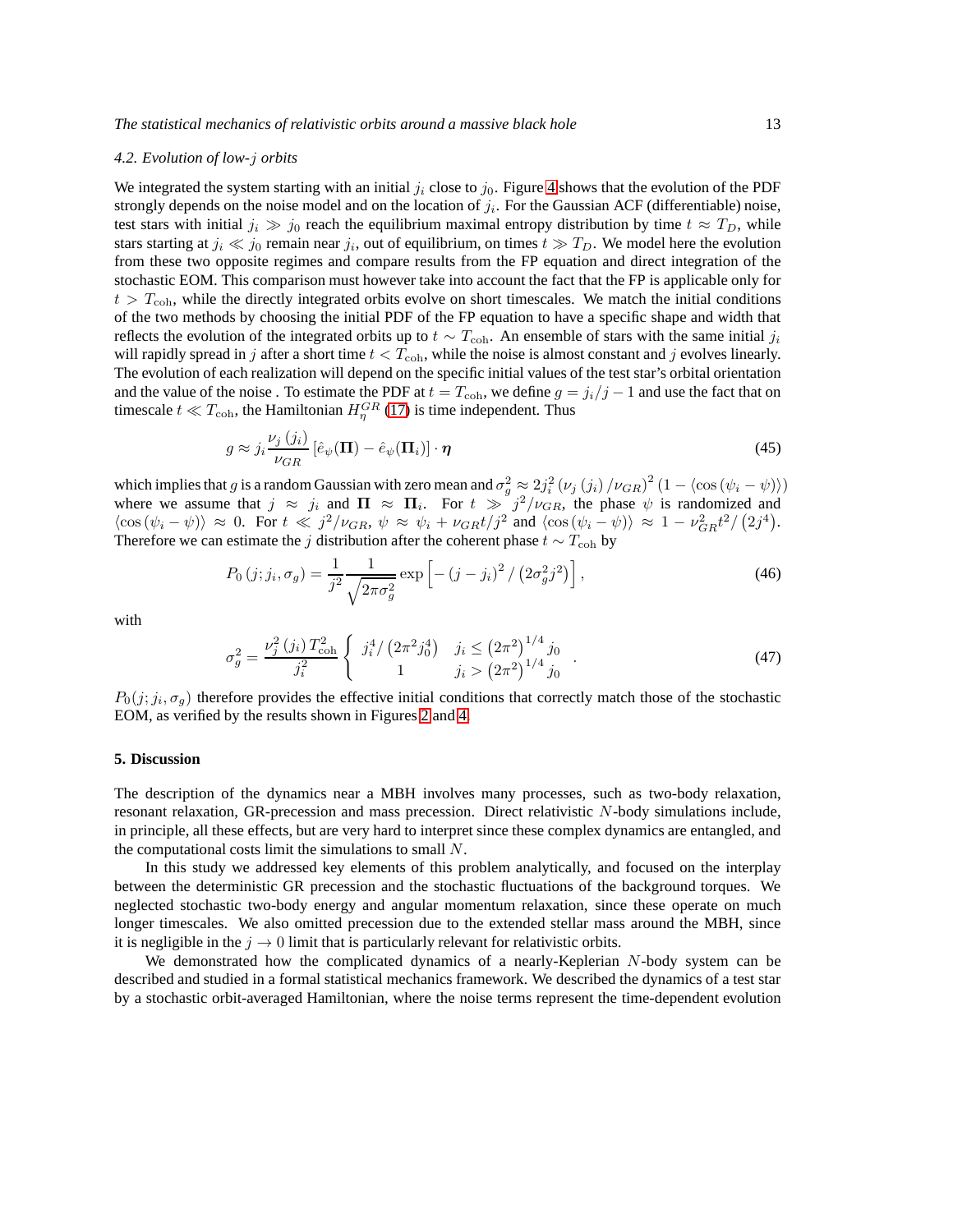<span id="page-13-0"></span>

Figure 4: Evolution of low-j orbits for the Gaussian ACF noise (left) and for the exponential ACF noise (right), for a given  $j_0$ . Starting with an initial PDF (dash-dotted lines) centered around  $j_i$  (vertical dotted lines) we evolve the system using the FP equation to  $t = 10T_D$  (solid lines). At  $t = 0$  the PDF reflects the coherent evolution phase. Stars starting (after the coherent evolution phase) with initial j above  $j_0$  (vertical solid line) converge to their steady state (dashed-line) in a finite time. The corresponding results from the integration of the stochastic EOM are shown for the Gaussian ACF noise, for the model with lowest  $j_i$  at  $t = 10T_D$  (circles).

of the background. We extended the usual Legendre multipole expansion in real space to include the new degree of freedom that is introduced by orbit-averaging, namely the orientation of the Keplerian ellipse in its plane, by expanding the Hamiltonian in Wigner matrices. We then derived the explicit stochastic 3D EOM from the first order ( $l = 1$ ) relativistic Hamiltonian  $H_{\eta}^{GR}$ , and presented the corresponding effective FP equation for a general correlated Gaussian noise. We validated that the numerical integration of this FP equation reproduces the statistical properties of the stochastic EOM, and importantly, converges to the maximal entropy limit for  $t \to \infty$  (Section [4\)](#page-9-0).

We showed that evolution toward low-j orbits under the  $H_{\eta}^{GR}$  Hamiltonian with Gaussian ACF noise (i.e. smooth noise) is restricted by adiabatic invariance. Stars that are initially on high-j orbits where the GR precession time is long, evolve rapidly to lower j and to faster precession, until they reach a threshold at  $j_0$ , where the precession time falls below the coherence time of the background. Beyond that point, the probability of finding a star is vanishingly small, because the fast precession effectively decouples the orbit from the effects of the noise through the mechanism of adiabatic invariance. This is formally expressed by the strong suppression of the diffusion coefficients below  $j_0$  (steeper than exponential in j) (Section [4.1\)](#page-10-2). The phase-space locus  $j = j_0(a)$  is not a reflecting boundary, but a barrier in the sense the steps toward  $j_0$ become infinitely small, while steps away from  $j_0$  become larger. Due to this asymmetry, stars will spend on average only a short time near the barrier. However, we demonstrate that if stars start initially at  $j < j_0$ , for example by being tidally captured there in a binary disruption event, the diffusion timescale back to  $j > j_0$ is so long that they stall near their capture orbit (Section [4.2\)](#page-12-1). Note that this result does not take into account the fact that stochastic 2-body relaxation, not included in our treatment here, will eventually push the star to higher  $j$  and therefore to faster evolution.

This should be contrasted with the behavior of the system under exponential ACF noise (i.e. nondifferentiable noise), where there is no barrier, and the deviation from steady state reflects only the finite age of the system (Section [4;](#page-9-0) Figure [2\)](#page-11-0). Since the system evolves toward isothermal steady state  $(P(j) = 2j)$ ,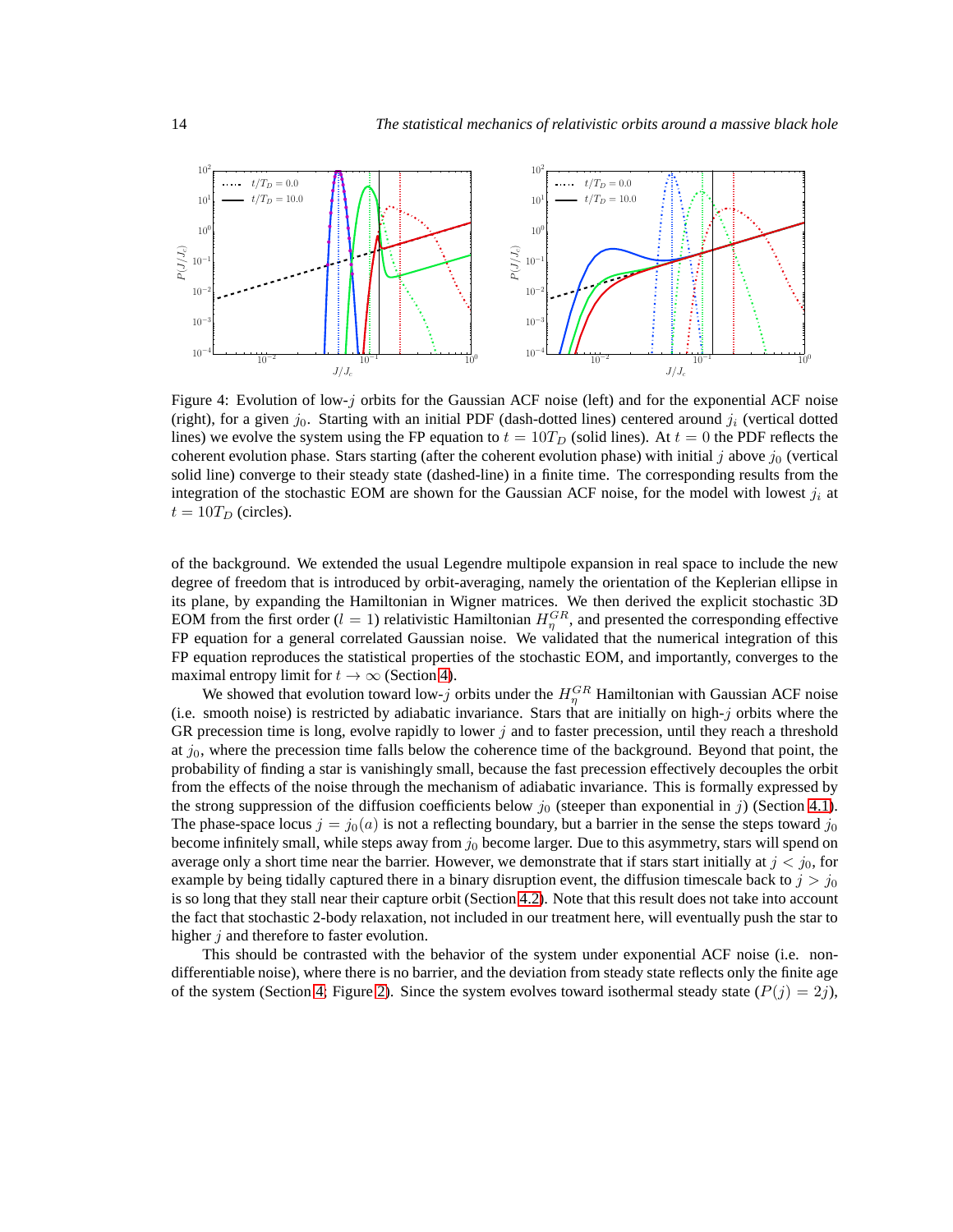where most of the stars are at high-j, the trajectories of stars that start out at low-j tend to end up at higherj, while stars that start out at high-j, tend to remain there. Such a behavior was observed in the Monte Carlo simulation [\[7](#page-16-5), [29\]](#page-17-8) that used a continuous, but not continuously-differentiable noise model (see [\[11\]](#page-16-9) for details), which most closely corresponds to our exponential ACF noise model.

The main limitations of this study are that we considered only the  $l = 1$  term in the Hamiltonian and introduced the physical properties of the noise (smoothness and timescales, i.e. the form of the ACF) as free parameters. However, the maximal variability frequency of the noise, and the phase-space locus of the barrier, can be estimated by general considerations. The noise is a function of the orbital elements of the background stars (Eq. [4\)](#page-2-2), which evolve at a rate that is a combination of the deterministic precession due to GR, and due to the enclosed mass, and a stochastic precession due to the residual torques themselves. A physical correlation function (i.e. differentiable at the origin) can be expanded around  $t' = 0$  by

$$
\langle \eta(t)\,\eta(t+t')\rangle = 1 - \frac{1}{2}\left\langle \dot{\eta}^2 \right\rangle t'^2 + \mathcal{O}\left(t'^4\right) \,. \tag{48}
$$

Recall that the barrier phenomenon is related to the maximal variability frequency of the noise (Section [3.2\)](#page-8-0). Assume that the fastest precession rate of a typical (i.e. not particularly eccentric) background star is due to mass precession,  $\nu_M(a) \propto N(a)$  (ignoring GR precession of the background stars). This deterministic in-plane precession is typically faster by  $\nu_M/\nu_j \propto \sqrt{N}$  (Eqs. [17,](#page-5-2) [22–25\)](#page-6-3) than the stochastic deterministic evolution of the other orbital elements [\[10](#page-16-8)], and it therefore dominates the noise evolution rate  $\sqrt{\langle \eta^2 \rangle}$ . To estimate its magnitude, we note that the torque on a test star with semi-major axis  $a$  is dominated  $\sqrt{\langle \eta^2 \rangle} \approx \nu_M(2a, e_m)$  where here the median eccentricity  $e_m = \sqrt{1/2}$  was taken as a characteristic by contributions from background stars at  $\sim 2a$  [\[19\]](#page-16-16), and the relevant background precession rate is value. Under these assumptions, for a Gaussian ACF  $T_{\text{coh}} = \sqrt{\pi/2 \langle \dot{\eta}^2 \rangle} \approx \sqrt{\pi/2 \nu_M^{-1}}$ , and the barrier is located at  $j_b^2 = \nu_{GR} \nu_M^{-1}/\sqrt{8\pi} \propto 1/(N(a) a)$ . Note that this scaling is different from a previous empirical determination of  $j_b \approx 0.6 (a/1 \text{mpc})^{-3/2}$ , which was based on a qualitative fit to N-body results for an isothermal ( $N(a) \propto a$ ) stellar cusp model [\[11](#page-16-9), [12](#page-16-10)]. For that system, our analysis‡ indicates that the barrier should be at  $j_b \approx 0.6 (a/1 \text{mpc})^{-1}$ . Alternatively, if the coherence time of the noise reflects the stochastic evolution of the background stars due to the residual torque themselves, then  $T_{\text{coh}} \approx Q \nu_r^{-1}(a) / \sqrt{N(2a)}$ , and an even flatter relation  $j_b \approx 0.4a^{-3/4}$  is predicted. Either loci appear to be reasonably consistent with the presently available numeric data, which has a limited range in  $a$  and  $j$ . Recently, Hamers et al. [\[30](#page-17-9)], measured the diffusion coefficient from a suite of simulations. Based on these diffusion coefficients, they presented two expression for the barrier location. One is consistent with [\[11\]](#page-16-9) and the other is consistent with the analysis presented here. However, using the available data they could not rule out either one. Therefore, formal fits and better statistics will be required to discriminate between the different models.

It should be emphasized that the neglected higher  $(l > 1)$  terms in the multipole expansion of the Hamiltonian, while smaller in magnitude, could in principle introduce shorter timescales in the noise, and correspondingly result in diffusion coefficients that decay at smaller  $j$ . The superposition of many such decaying terms could result in a slower, power-law decay, which will blur the barrier. Further study is required to apply the insights obtained here about dynamics driven by correlated noise, and in particular the close relation between the smoothness of the background noise, adiabatic invariance, and very low-angular momentum orbits, to real physical systems.

<span id="page-14-0"></span> $\sharp$  For an  $\alpha = 2$  cusp with noise described by a Gaussian ACF and assuming  $T_{\text{coh}} = \sqrt{\pi/2} \nu_M^{-1} \left( 2a, \sqrt{1/2} \right)$ ,  $j_b^2 \simeq$  $0.4(r_g/a)(Q/N(a))$ . Alternatively, assuming  $T_{\text{coh}} = Q\nu_r^{-1}(a) / \sqrt{N(2a)}$ ,  $j_b^2 \simeq 0.33 (r_g/a)(Q/\sqrt{N(a)})$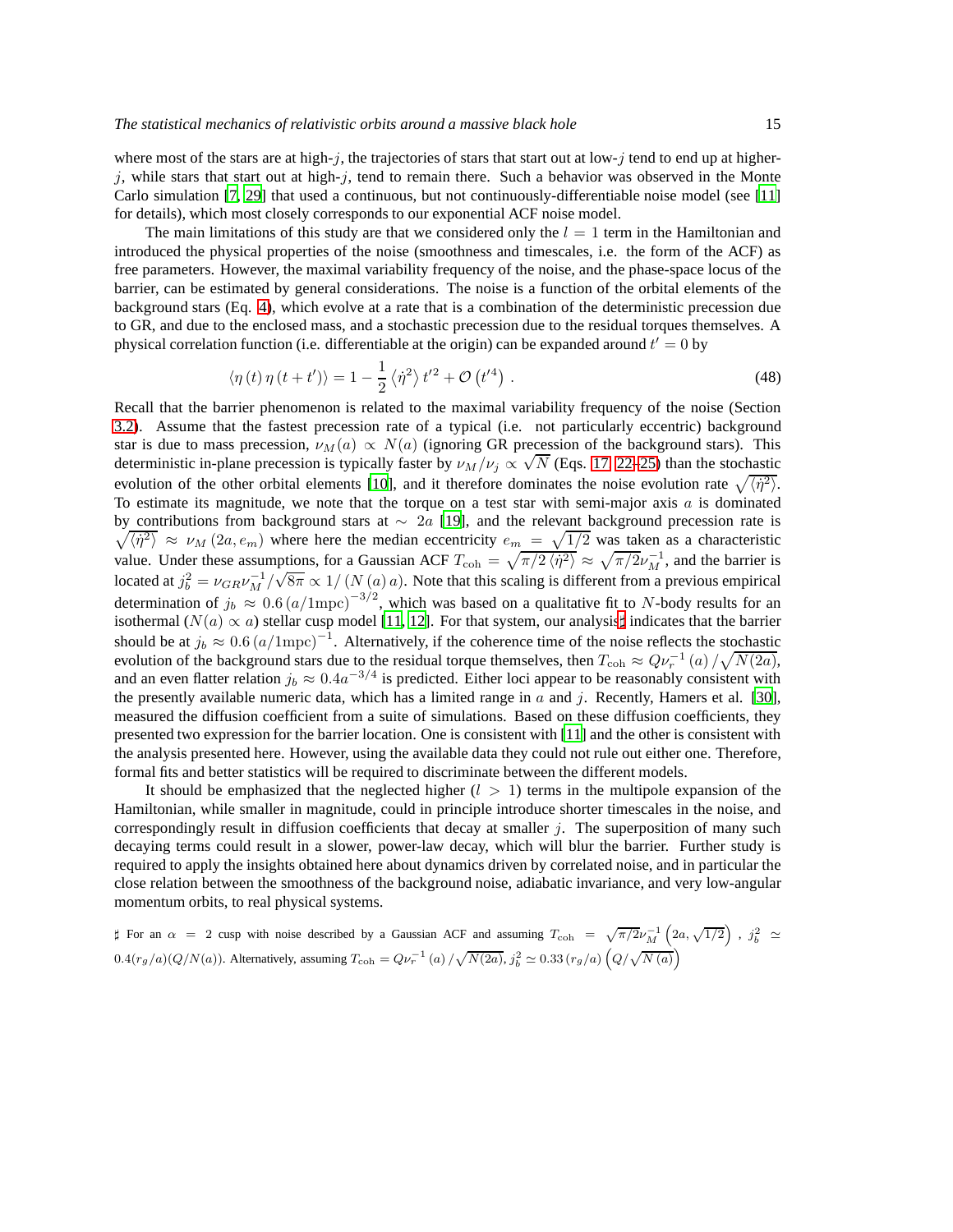#### **Acknowledgments**

We acknowledge support by the ERC Starting Grant No. 202996, DIP-BMBF Grant No. 71-0460-0101, under which this project was initiated, and the I-CORE Program of the PBC and ISF (Center No. 1829/12).

## <span id="page-15-0"></span>**Appendix A. Time evolution of the barrier for a Gaussian ACF noise**

The location of the barrier  $j_b(t)$  can be defined as the maximum of  $\partial P(j,t)/\partial j$ . Assuming that for  $j \approx j_b$ ,  $P(j,t)$  is a self-similar function of  $j - j_b$ , that is  $P(j,t) \approx P(j - j_b(t))$ , and  $\int_{j_b}^1 P(j,t) \, dj$  is constant in time, we obtain

$$
P(j_b(t),t)\dot{j}_b(t) = \int_{j_b(t)}^1 \dot{P}(j,t) \, dj,\tag{A.1}
$$

and

$$
\dot{j}_{b}(t)\frac{\partial}{\partial j}P(j_{b}(t),t) = -\dot{P}(j_{b}(t),t).
$$
\n(A.2)

Using Eq. [\(40\)](#page-8-3) and  $\partial^2 P(j_b(t), t) / \partial j^2 = 0$  we obtain

<span id="page-15-1"></span>
$$
\dot{j}_b(t) = D_2(j_b)\frac{1}{j_b} - \frac{1}{2}D_2'(j_b)
$$
\n(A.3)

For the Gaussian ACF assuming  $\nu_p = \nu_{GR}/j^2$  the DC is given by (Eq. [44\)](#page-9-2),

$$
D_2(j) = 2T_D^{-1} (1 - j) e^{-4\pi (j_0/j)^4}, \tag{A.4}
$$

where  $T_D = v_j^{-2}$   $(j = 0) / T_{coh}$ . By defining  $x = j_0 / j_b$  and  $s = t / T_D$ , we use Eq. [\(A.3\)](#page-15-1) to obtain

$$
\frac{dx}{ds} = j_0^{-2} \left[ \left( 16\pi x^4 - 1 \right) (x - j_0) - x \right] x^2 e^{-4\pi x^4}
$$
\n
$$
\approx j_0^{-2} \left[ \left( 16\pi - 1 \right) (1 - j_0) - 1 \right] e^{4\pi (3 - 4x)}.
$$
\n(A.5)

where we assumed  $x \approx 1$ . Therefore, as demonsrated in Figure [3,](#page-11-1) the evolution of the barrier can be approximated by a logarithmically-suppressed evolution function

$$
\frac{j_b(t)}{j_0} = \left[1 + \frac{1}{16\pi} \log\left(t/T_0 + e^{16\pi(j_0/j_b(0) - 1)}\right)\right]^{-1} \approx \left[1 + \frac{1}{16\pi} \log\left(t/T_0\right)\right]^{-1}, (A.6)
$$

where

$$
T_0 = \frac{e^{4\pi}}{16\pi} \frac{j_0^2}{(16\pi - 1)(1 - j_0) - 1} T_D \approx 120 j_0^2 T_D,
$$
\n(A.7)

is the time the barrier reaches the point  $j_b(t) = j_0$ . Note that since  $j_0^2 T_D = \nu_{GR} \nu_j^{-2} (j = 0) / 2\pi$ ,  $T_0$  is independent of  $T_{\text{coh}}$ .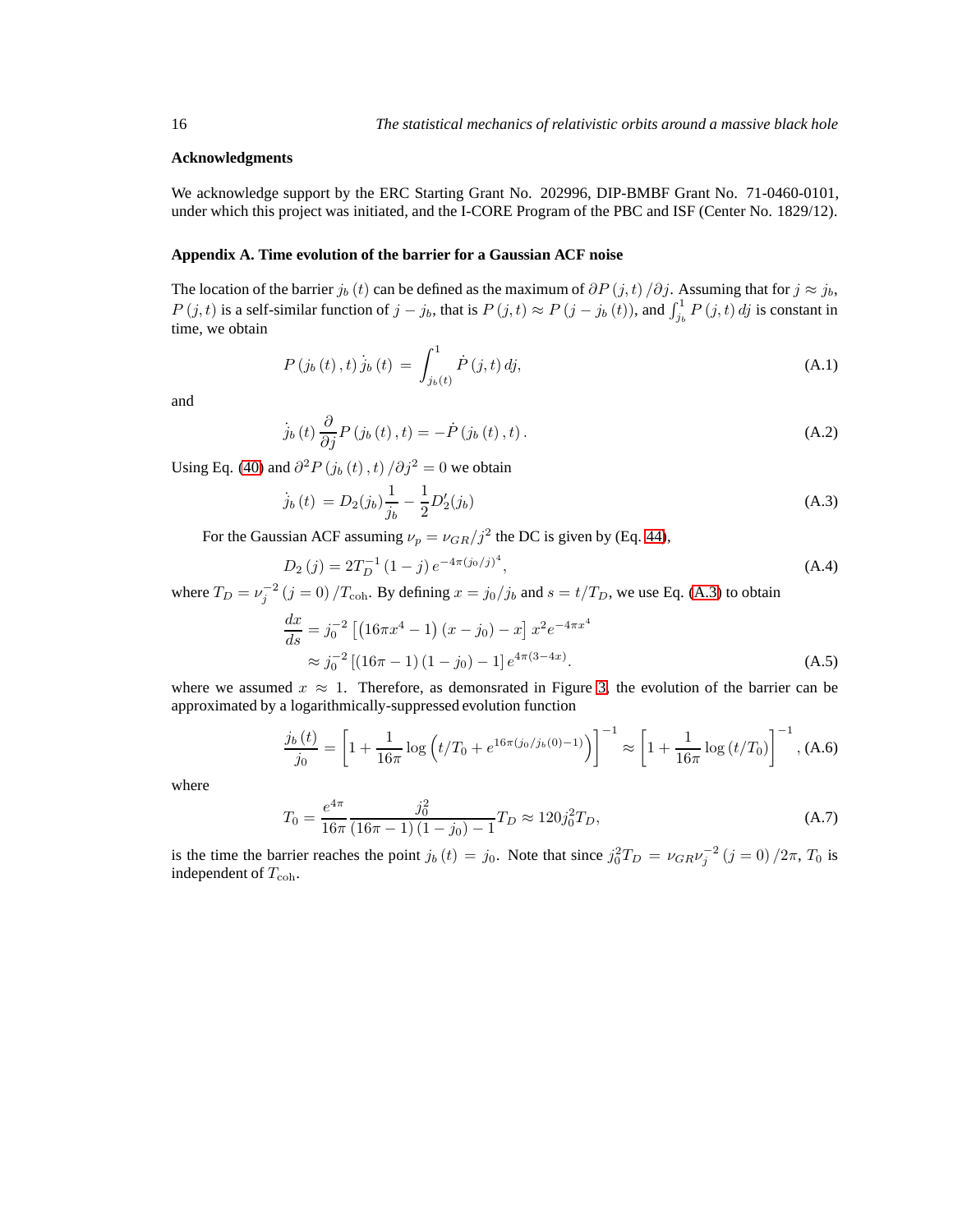## *REFERENCES* 17

#### **References**

- <span id="page-16-0"></span>[1] K. P. Rauch and S. Tremaine. Resonant relaxation in stellar systems. *New Astronomy*, 1:149–170, October 1996.
- <span id="page-16-1"></span>[2] P. Amaro-Seoane, J. R. Gair, M. Freitag, M. C. Miller, I. Mandel, C. J. Cutler, and S. Babak. TOPICAL REVIEW: Intermediate and extreme mass-ratio inspirals–astrophysics, science applications and detection using LISA. *Classical and Quantum Gravity*, 24:113, September 2007.
- <span id="page-16-2"></span>[3] B. Kocsis and S. Tremaine. Resonant relaxation and the warp of the stellar disc in the Galactic Centre. *MNRAS*, 412:187–207, March 2011.
- <span id="page-16-3"></span>[4] M. Bregman and T. Alexander. The Torquing of Circumnuclear Accretion Disks by Stars and the Evolution of Massive Black Holes. *ApJ*, 748:63, March 2012.
- <span id="page-16-4"></span>[5] H. B. Perets, A. Gualandris, G. Kupi, D. Merritt, and T. Alexander. Dynamical Evolution of the Young Stars in the Galactic Center: N-body Simulations of the S-Stars. *ApJ*, 702:884–889, September 2009.
- [6] A.-M. Madigan, C. Hopman, and Y. Levin. Secular Stellar Dynamics near a Massive Black Hole. *ApJ*, 738:99, September 2011.
- <span id="page-16-5"></span>[7] F. Antonini and D. Merritt. Relativity and the Evolution of the Galactic Center S-star orbits. *ApJ*, 763:L10, January 2013.
- <span id="page-16-6"></span>[8] C. M. Will. Testing the General Relativistic "No-Hair" Theorems Using the Galactic Center Black Hole Sagittarius A\*. *ApJ*, 674(1):L25–L28, February 2008.
- <span id="page-16-7"></span>[9] D. Merritt, T. Alexander, S. Mikkola, and C. M. Will. Testing properties of the Galactic center black hole using stellar orbits. *Physical Review D*, 81(6):062002, March 2010.
- <span id="page-16-8"></span>[10] C. Hopman and T. Alexander. Resonant Relaxation near a Massive Black Hole: The Stellar Distribution and Gravitational Wave Sources. *ApJ*, 645:1152–1163, July 2006.
- <span id="page-16-9"></span>[11] D. Merritt, T. Alexander, S. Mikkola, and C. M. Will. Stellar dynamics of extreme-mass-ratio inspirals. *Phys. Rev. D*, 84(4):044024, August 2011.
- <span id="page-16-10"></span>[12] P. Brem, P. Amaro-Seoane, and C. F. Sopuerta. Blocking low-eccentricity EMRIs: a statistical directsummation N-body study of the Schwarzschild barrier. *MNRAS*, 437:1259–1267, January 2014.
- <span id="page-16-11"></span>[13] D. Merritt. Loss-cone dynamics. *Classical and Quantum Gravity*, 30(24):244005, December 2013.
- <span id="page-16-12"></span>[14] S. Sridhar and J. Touma. Stellar dynamics around black holes in galactic nuclei. *MNRAS*, 303:483–494, March 1999.
- [15] J. Binney and S. Tremaine. *Galactic Dynamics: Second Edition*. Princeton University Press, 2008.
- <span id="page-16-13"></span>[16] J. R. Touma and S. Sridhar. Counter-rotating stellar discs around a massive black hole: self-consistent, time-dependent dynamics. *MNRAS*, 423:2083–2103, July 2012.
- <span id="page-16-14"></span>[17] H. Risken. *The Fokker-Planck Equation: Methods of Solution and Applications*. Lecture Notes in Mathematics. Springer Berlin Heidelberg, 1996.
- <span id="page-16-15"></span>[18] E. Eilon, G. Kupi, and T. Alexander. The Efficiency of Resonant Relaxation Around a Massive Black Hole. *ApJ*, 698:641–647, June 2009.
- <span id="page-16-16"></span>[19] M. A. Gürkan and C. Hopman. Resonant relaxation near a massive black hole: the dependence on eccentricity. *MNRAS*, 379(3):1083–1088, August 2007.
- <span id="page-16-17"></span>[20] J. R. Touma, S. Tremaine, and M. V. Kazandjian. Gauss's method for secular dynamics, softened. *MNRAS*, 394(2):1085–1108, April 2009.